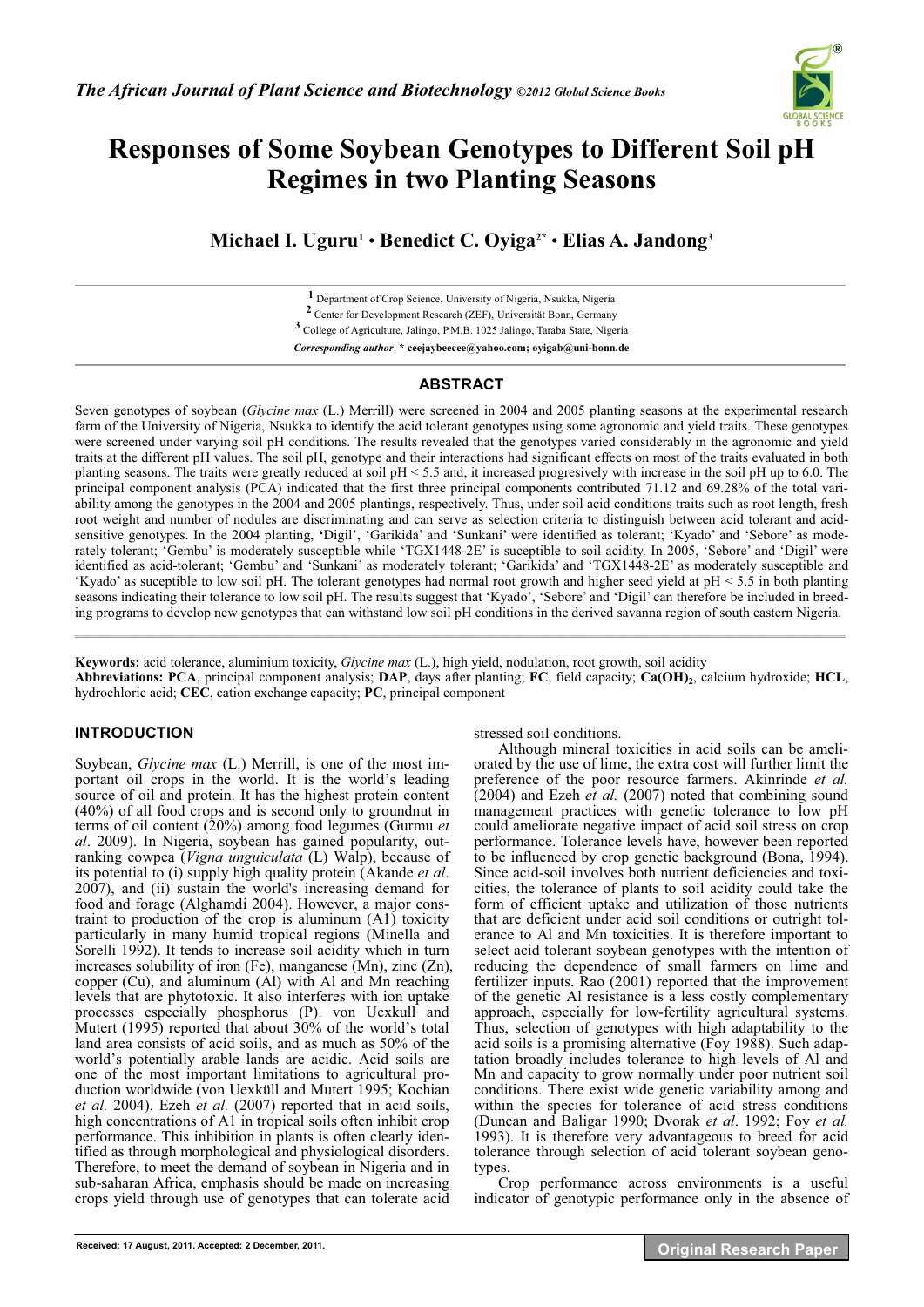genotype  $\times$  environment (GE) interaction. Acid tolarance in plants is often clearly identifiable through morphological and physiological symptoms (Rout *et al*. 2001). However, the combination of crop performance and principal component analysis (PCA) are effective in the identification and characterization of genotypes for differential genotypic response across diverse environments. The screening of commonly grown soybean genotypes for low pH tolerance would provide a better understanding of the crops adaptation and the management requirements under low soil pH conditions. Also, differential tolerance of plant genotypes to acid stress is a more promising approach to increase our understanding of acid tolerance in plants. The crop performance and PCA analysis have been widely adopted for screening and characterizing genotypes for tolerance to external pressures (*i.e*., high temperature) in cotton, *Gossypium hirsutum* (Kakani *et al.* 2005; Zhi *et al*. 2006), pepper, *Capsicum* species (Reddy and Kakani 2007) and groundnut, *Arachis hypogaea* L. (Kakani *et al.* 2002). Thus, it is essential to identify soybean cultivars with soil acidity tolerance and also, understand the relationships between responses of soybean to low soil pH. This would help in achieving quick genetic gain through screening of genotypes for high adaptation and stability under low pH conditions prior to their release as cultivars. Therefore, the objectives of this study were to (a) assess the genotypic response of seven soybean genotypes across diverse soil pH environments, and (b) identify high yielding genotypes in low acid soils which would be recommended to farmers in the humid tropics where excessive precipitation has caused low soil pH.

#### **MATERIALS AND METHODS**

Field studies were conducted in the 2004 and 2005 cropping seasons (April to August) at the Department of Crop Science Teaching and Research Farm, Univerity of Nigeria, Nsukka ((Lat 06°  $52'$  N; Long  $07^{\circ}$  24' E, 447.2 m a.s.l.). The monthly temperature, number of rainy days and rainfall distribution of the location during the crop growing periods are presented in **Table 1**. The material used comprised one improved soybean genotype, 'TCX1448-2E' obtained from the National Cereal Research Institute (NCRI), sub-station at Yadev, Benue State and six local soybean genotypes. The local soybean genotypes include; 'Digil', 'Garkida' and 'Sebore' from Adamawa State, 'Kyado' from Benue State and 'Gembu' and 'Sunkani' from Taraba State. The genotypes were sown in polytene bags during the wet season of 2004 and 2005. 189 polythene bags measuring 40 cm in height and 19 cm in diameter were used for potting the soybean plants. The polythene bags were filled with 4 kg of soil collected from 0-20 cm depth in a 2-year fallow. The bagged soils were moistened to 60% field capacity (FC) and ammended to pH levels of 3.5, 4.0, 4.5, 5.0, 5.5, 6.0, 6.5 and 7.0 using different 1.0 N HCl and  $(Ca(OH<sub>2</sub>))$  concentrations (**Table 2**). The soil sample were collected using a soil auger. The quantity of 1.0 N HCL required to reduce the pH to 3.0, 3.5, 4.0 and 4.5 and the amount of  $Ca(OH)_2$  required to raised the pH to 5.5, 6.0, 6.5 and 7.0 were determined after the laboratory soil analysis.

The initial pH of the soil was taken at the beginning of the experiment and the pH of the potted soils was repeatedly determined at 2-weekly intervals for twelve weeks. Mechanical analysis of the soil was carried out by the Bouycous hydrometer method as described by Gee and Bauder (1986). Soil pH was measured using McLean (1982) method and organic carbon contents were determined using weight combustion method as prescribed by Nelson and Sommers (1982). Cation exchange capacity (CEC) of the soil was determined by ammonium acetate method as described by Thomas (1982). Total nitrogen was determined using the micro Kjedahl method as described by Bremmer and Mulvaney (1982) and available phosphorus was obtained by Olsen and Sommers (1982) method. The experiment was done in a factorial design on completely randomized design (CRD) with three replications. The following data were collected: days to emerrgence (DTE), days to flowering (DTF), days to podding (DTP), plant height (PH), number of leaves per plant (NLP), number of nodules per plant (NNP), number of pods per plant (NPP), pod weight per plant (PWP) (g),

**Table 1** Mean temperature (°C), rainfall (mm) and the number of rain days during the experimental period.

| Month         |                  | Temp (°C) ( $\pm$ SEM)** | Rainy          | Rainfall (mm)       |
|---------------|------------------|--------------------------|----------------|---------------------|
|               | Min.             | Max.                     | days           | $( \pm$ SEM)**      |
| 2004 planting |                  |                          |                |                     |
| January       | $21.03 \pm 0.42$ | $32.58 \pm 0.23$         | 1              | $0.05 \pm 0.05$     |
| February      | $22.49 \pm 0.33$ | $34.38 \pm 0.26$         | $\theta$       |                     |
| March         | $23.52 \pm 0.28$ | $34.00 \pm 0.44$         | 3              | $1.19 \pm 0.22$     |
| April         | $22.80 \pm 0.25$ | $31.90 \pm 0.32$         | 6              | $1.90 \pm 1.25$     |
| May           | $23.55 \pm 0.33$ | $29.90 \pm 0.33$         | 20             | $8.30 \pm 2.44$     |
| June          | $21.76 \pm 0.25$ | $28.88 \pm 0.23$         | 13             | $9.37 \pm 3.32$     |
| July          | $20.84 \pm 0.13$ | $27.65 \pm 0.26$         | 18             | $5.37 \pm 1.80$     |
| August        | $20.84 \pm 0.13$ | $27.65 \pm 0.26$         | 23             | $5.44 \pm 1.46$     |
| September     | $20.47 \pm 0.20$ | $28.13 \pm 0.22$         | 21             | $11.31 \pm 2.73$    |
| October       | $20.84 \pm 0.21$ | $29.23 \pm 0.28$         | 14             | $4.81 \pm 1.27$     |
| November      | $21.67 \pm 0.32$ | $30.00 \pm 0.22$         | 5              | $2.63 \pm 1.60$     |
| December      | $19.74 \pm 0.56$ | $31.94 \pm 0.23$         | 1              | $0.05 \pm 0.05$     |
| 2005 planting |                  |                          |                |                     |
| January       | $20.23 \pm 0.35$ | $31.68 \pm 0.36$         | $\theta$       |                     |
| February      | $22.86 \pm 0.27$ | $34.93 \pm 0.20$         | 2              | $2.522 \pm 1.897$   |
| March         | $23.32 \pm 0.20$ | $34.48 \pm 0.27$         | $\overline{c}$ | $0.484 \pm 0.459$   |
| April         | $23.17 \pm 0.25$ | $33.63 \pm 0.40$         | 10             | $4.936 \pm 2.651$   |
| May           | $22.26 \pm 0.25$ | $30.68 \pm 0.35$         | 11             | $4.597 \pm 1.519$   |
| June          | $21.83 \pm 0.29$ | $29.47 \pm 0.30$         | 18             | $10.79 \pm 3.30$    |
| July          | $20.97 \pm 0.28$ | $28.32 \pm 0.33$         | 20             | $8.267 \pm 2.602$   |
| August        | $20.39 \pm 0.20$ | $27.39 \pm 0.306$        | 17             | $4.048 \pm 1.765$   |
| September     | $21.50 \pm 0.24$ | $28.73 \pm 0.20$         | 19             | $6.935 \pm 2.307$   |
| October       | $21.16 \pm 0.24$ | $30.10 \pm 0.23$         | 16             | $17.71 \pm 9.87$    |
| November      | $21.37 \pm 0.49$ | $32.43 \pm 0.19$         | $\mathbf{1}$   | $0.3387 \pm 0.3387$ |
| December      | $20.71 \pm 0.30$ | $32.42 \pm 0.21$         | 1              | $0.0410 \pm 0.0410$ |

**Table 2** Amount of lime and hydrochloric acid that were added to the soil samples at the beginning of the experiments.

| pН  | Amount of lime $(Ca(OH)2)$ or hydrochloric acid (HCl)<br>added per 4 kg to amend soil pH |
|-----|------------------------------------------------------------------------------------------|
|     |                                                                                          |
| 7.0 | 4.4 g $Ca(OH)$ ,                                                                         |
| 6.5 | 3.2 g $Ca(OH)$ <sub>2</sub>                                                              |
| 6.0 | 2.3 g $Ca(OH)2$                                                                          |
| 5.5 | 1.2 g $Ca(OH)$ <sub>2</sub>                                                              |
| 5.0 | No ammendment                                                                            |
| 4.5 | $12 \text{ cm}^3$ HCl                                                                    |
| 4.0 | $36 \text{ cm}^3$ HCl                                                                    |
| 3.5 | $64 \text{ cm}^3$ HCl                                                                    |

root length (RL) (cm), fresh root weight (FRW) (g), dry root weight (DRW) (g) and seed weight per plant (SWP) (g) were measured. The NPP and SWP were recorded at harvest. Data for the two years were pooled and analysed using Genstat 5.32 statistical package and significant means were separated by the Least Significant Difference (LSD) at the 5% probability level.

The PCA of some parameters of soil acicity tolerance was used to identify the parameters that best describe soybean tolerance to acidity stress and, to classify the genotypes into acid tolerant and sensitive genotypes. The classification of the soybean genotypes for acid tolerance was performed as according to Kakani *et al.* (2002, 2005) and Zhi *et al*. (2006). The values of the RL, FRW, NNP and SWP at different soil pH levels of 3.5, 4.0, 4.5, 5.0, 5.5, 6.0, 6.5 and 7.0 were included in the PCA analysis. The NNP and SWP at pH 3.5 and 4.0 were not included in the PCA analysis because they did not alter the classification of the soybean genotypes. Eigenvectors generated by the PCA were used to identify parameters that best differentiated the genotypes for low soil pH tolerance. The first two PC scores, PC1 and PC2 that accounted for maximum variability of the parameters tested, were used to group the genotypes. Genotypes that had +PC1 and +PC2 scores were classified as tolerant, those with +PC1 and –PC2 scores were classified as moderately tolerant, those with –PC1 and +PC2 were classified as moderately susceptible and finally, those with –PC1 and –PC2 were classified as susceptible. Based on the values of the PC1 and PC2 scores, biplots using PC 1 as horizontal axis and PC 2 as vertical axis were constructed.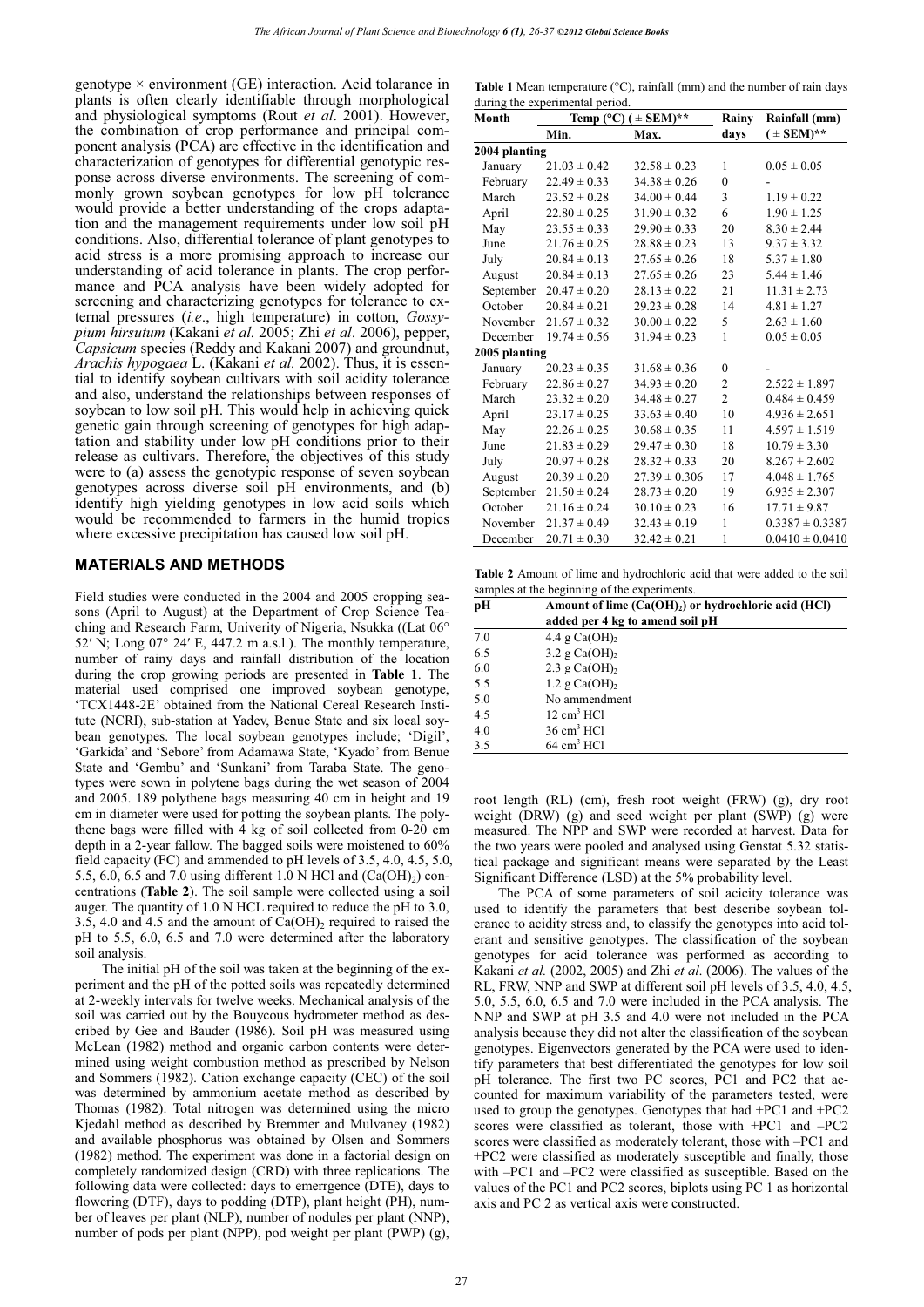### **RESULTS**

The effects of genotype on some agronomic and yield traits of soybean genotypes in 2004 planting are presented in **Table 3**. The Table shows that the genotype, 'Digil' had the longest root (29.40 cm) that differed significantly  $(P < 0.05)$ from the RL obtained in all but one genotype. RL was found to be lowest  $(20.30 \text{ cm})$  in 'TGX1448-2E'. FRW was significantly affected by the genotype. The highest FRW of 5.5, 5.4 and 4.6 g were recorded for 'Sebore', 'Garikida' and 'Digil', respectively. Their values were significantly higher than those obtained in the other genotypes. The DRW differed significantly among the genotypes with 'Sebore', 'Garikida' and 'Sunkani' weighing 0.7 g each. The genotypes, 'TGX1448-2E' and 'Gembu' had the lowest root weight of 0.4 g. With respect to DTE, 'Garikida' was the earliest to emerge at 3 DAP but did not differ significantly with Gembu (3.2 DAP). However, DTE was significantly delayed in 'TGX1448-2E' (3.5 DAP), 'Digil' (4.1 DAP), 'Kyado' (4.7 DAP), 'Sebore' (5.3 DAP) and 'Sunkani' (6 DAP). With respect to DTF, the genotype, 'Kyado' was the earliest to flower (40 DAP) followed by 'Digil' (43 DAP) and 'Sebore' (49 DAP) in that order. Flowering was significantly delayed by 25 days in 'TGX1448-2E'. The genotypes differed significantly in DTP with Digil being the earliest (66 DAP) to pod and 'TGX1448-2E' delaying considerably till 95 DAP before podding. The PH varied significantly from 17.7 cm in 'TGX1448-2E' to 25.30 cm in 'Kyado'. The highest NLP was produced in 'Digil' and 'Garikida' with each producing 33 leaves. However, they varied significantly  $(\dot{P} < 0.05)$  with 'TGX1448-2E' which produced the lowest NLP (22 leaves). The genotypes differed significantly in nodulation with 'Garikida' producing the highest NNP. The genotype, 'Kyado' produced significantly more NPP (14.20). Moreover, 'Kyado' did not differ with all the other genotypes except for 'Gembu' and 'Garikida' which produced 6.3 and 10.5 NPP, respectively. The PWP varied significantly from 1.85 g in 'Gembu' to 5.84 g in 'Kyado'. The genotype 'Kyado' (4.29 g) and 'Sebore' (3.57 g) produced significantly higher SWP than all other genotypes while 'Gembu' (0.89 g) produced significantly the lowest SWP.

**Table 3** also indicates that all the agronomic and yield traits evaluated in 2004 planting season except days to flowering were significantly influenced by the soil pH. The RL, FRW and DRW were found to be significantly highest in soil pH of 6.0 with 33.60 cm, 8.90 g and 1.20 g, respectively. However, the soil pH of 3.5 gave the lowest RL (5.10 cm), FRW  $(0.10 \text{ g})$  and DRW  $(0.02 \text{ g})$ . With respect to the DTE, the soil ammended to pH of 3.5 was found to be significantly different from the remaining soil pH levels

having initiated seed emergence earliest after 3.7 DAP while soil pH of 7.0 delayed seed emergence up to 5 DAP. Although soil pH did not differ in the DTF, flowering was earliest (48.60 DAP) in soil ammendment of pH of 5.5. Flowering was not recorded in the soil ammended to pH of 3.5. With respect to DTP, soil pH of 3.5 and 4.0 did not initiate podding. The earliest podding (77.90 DAP) was observed in the soil pH of 4.5 while the latest (78.80 DAP) was in soil pH of 6.5. pH and NLP varied significantly across the soil pH with the longest plant  $(28.30 \text{ cm})$  and highest NLP (44.70 leaves) observed in soil pH of 6.0 while the shortest plant and least number of leaves (1.66 cm and 1.00 leaf, respectively) were initiated by the soil pH 3.5. NNP varied from 0.5 in soil pH 4.0 to 14.0 in soil pH of 7.0. Production of nodules was inhibited in soils with pH of 3.5. **Table 3** showed that no pod was produced under pH of 3.5 and 4.0 and thus, PWP and SWP were not recorded. Maximum NPP  $(17.10)$ , PWP  $(4.74 \text{ g})$  and SWP  $(3.22 \text{ g})$  were obtained in soil pH of 6.5 while the minimum values of 6.10, 1.39 g and  $\hat{0.96}$  g (NPP, PWP and SWP, respectively) were recorded in pH of 4.5.

The mean values of the agronomic and yield traits of the seven soybean genotypes in 2005 planting seasons are shown in **Table 4**. The table indicates that genotype differed significantly in all the agronomic and yield traits evaluated. The RL varied from 25.20 cm in 'Gembu' to 34.40 cm in 'Sunkani'. The genotypes 'Digil', 'Garikida' and 'TGX1448-2E' produced mean RL of 32.80, 30.50 and 31.10 cm, respectively. These values did not differ statistically with the mean RL produced by 'Sunkani'. Although, the highest FRW was recorded in 'Digil' (7.50 g), it was found to be statistically similar with the remaing genotypes except 'Gembu' and 'Sunkani' which had 3.50 g and 4.50 g FRW, respectively. The DRW was significantly different among the genotypes with the highest value observed in 'Sebore' (1.10 g) and the lowest in 'Gembu' (0.50 g). 'Gembu' and 'Garikida' were the earliest to emerge at 3 DAP and, they varied significantly with the remaining genotypes. 'Kyado' and 'Sebore' were the latest to emerge after 5 DAP. The DTF differ significantly among the genotypes with 'Kyado' and 'Sebore' being the earliest genotypes to flower at 43.60 and 43.90 DAP, respectively. However, 'Digil' was the latest genotype to flower at 48.90 DAP. The DTP varied from 58.60 in 'TGX1448-2E' to 62.70 days in 'Kyado'. The PH varied among genotypes from 13.30 cm in 'Gembu' to 18.30 cm in 'Sunkani'. The highest NLP was produced by 'Sebore' (24.1 leaves) but did not varry statistically with 'Kyado' (20.10 leaves) and 'Garikida' (20.90 leaves). Maximum NNP was produced by 'Garikida' (9.7 nodules), followed by 'Sunkani', 'Kyado', 'TGX1448- 2E' and 'Digil', which gave 6.40, 6.00, 5.40 and 5.00

|  | Table 3 Effects of genotype and soil pH on some agronomic and yield traits of soybean in the 2004 planting season |  |  |  |  |  |
|--|-------------------------------------------------------------------------------------------------------------------|--|--|--|--|--|
|--|-------------------------------------------------------------------------------------------------------------------|--|--|--|--|--|

| Genotype                 | $RL$ (cm) | FRW(g) | DRW $(g)$ | <b>DTE</b> | <b>DTF</b> | <b>DTP</b> | PН    | NOL   | <b>NNP</b> | NPP   | <b>PWP</b>     | SWP(g) |
|--------------------------|-----------|--------|-----------|------------|------------|------------|-------|-------|------------|-------|----------------|--------|
| Kyado                    | 26.40     | 3.60   | 0.60      | 4.70       | 39.50      | 73.70      | 25.30 | 32.20 | 6.00       | 14.20 | 5.84           | 4.29   |
| Sebore                   | 25.70     | 5.50   | 0.70      | 5.30       | 48.70      | 76.40      | 20.10 | 29.20 | 4.00       | 11.70 | 5.80           | 3.57   |
| Digil                    | 29.40     | 4.60   | 0.60      | 4.10       | 43.10      | 65.80      | 20.90 | 33.20 | 5.50       | 12.70 | 2.17           | 1.48   |
| Gembu                    | 23.70     | 2.00   | 0.40      | 3.20       | 50.10      | 75.60      | 24.10 | 28.30 | 5.50       | 6.30  | 1.85           | 0.89   |
| Garikida                 | 28.00     | 5.40   | 0.70      | 3.00       | 49.60      | 82.70      | 25.10 | 33.00 | 7.40       | 10.50 | 2.52           | 1.87   |
| TGX1448-2E               | 20.30     | 2.20   | 0.40      | 3.50       | 65.10      | 94.90      | 17.70 | 21.80 | 5.80       | 12.20 | 3.16           | 2.58   |
| Sunkani                  | 26.90     | 4.00   | 0.70      | 6.00       | 54.30      | 76.20      | 23.80 | 25.90 | 6.50       | 12.80 | 2.08           | 1.74   |
| $F-LSD0.05$              | 2.49      | 1.33   | 0.29      | 0.17       | 2.03       | 1.50       | 2.47  | 4.97  | 3.29       | 2.72  | 0.82           | 0.67   |
| pН                       |           |        |           |            |            |            |       |       |            |       |                |        |
| 3.5                      | 5.10      | 0.10   | 0.02      | 3.70       |            |            | 1.66  | 1.00  |            |       | $\blacksquare$ |        |
| 4.0                      | 16.10     | 0.40   | 0.10      | 4.30       | 51.50      |            | 19.80 | 18.60 | 0.50       |       | -              |        |
| 4.5                      | 24.20     | 0.90   | 0.20      | 4.20       | 50.40      | 77.90      | 23.40 | 30.80 | 0.90       | 6.10  | 1.39           | 0.96   |
| 5.0                      | 27.00     | 2.20   | 0.50      | 4.20       | 50.10      | 79.30      | 23.20 | 28.30 | 1.50       | 7.00  | 2.12           | 1.46   |
| 5.5                      | 31.00     | 4.00   | 0.50      | 4.40       | 48.60      | 78.00      | 27.80 | 36.40 | 3.50       | 9.70  | 3.75           | 2.64   |
| 6.0                      | 33.60     | 8.90   | 1.20      | 4.20       | 50.10      | 78.30      | 28.30 | 44.70 | 8.70       | 12.60 | 4.08           | 3.00   |
| 6.5                      | 31.30     | 7.00   | 1.00      | 4.50       | 50.40      | 78.80      | 28.20 | 37.40 | 11.50      | 17.10 | 4.74           | 3.22   |
| 7.0                      | 31.80     | 7.80   | 1.00      | 5.00       | 49.30      | 78.10      | 26.90 | 35.30 | 14.00      | 17.00 | 3.99           | 2.80   |
| $F$ -LSD <sub>0.05</sub> | 2.66      | 1.42   | 0.31      | 0.18       | <b>NS</b>  | 1.39       | 2.64  | 5.31  | 3.04       | 2.52  | 0.762          | 0.619  |

RL: root lenght, FRW: fresh root weight (g), DRW: dry root weight (g), DTE: days to emergence, DTF: days to flowering, DTP: days to podding, PH: plant height, NOL: number of leaves per plant: NNP: number of noddles per plant, NPP: number of pods per plant, PWP: pod weight per plant, SWP: seed weight per plant (g)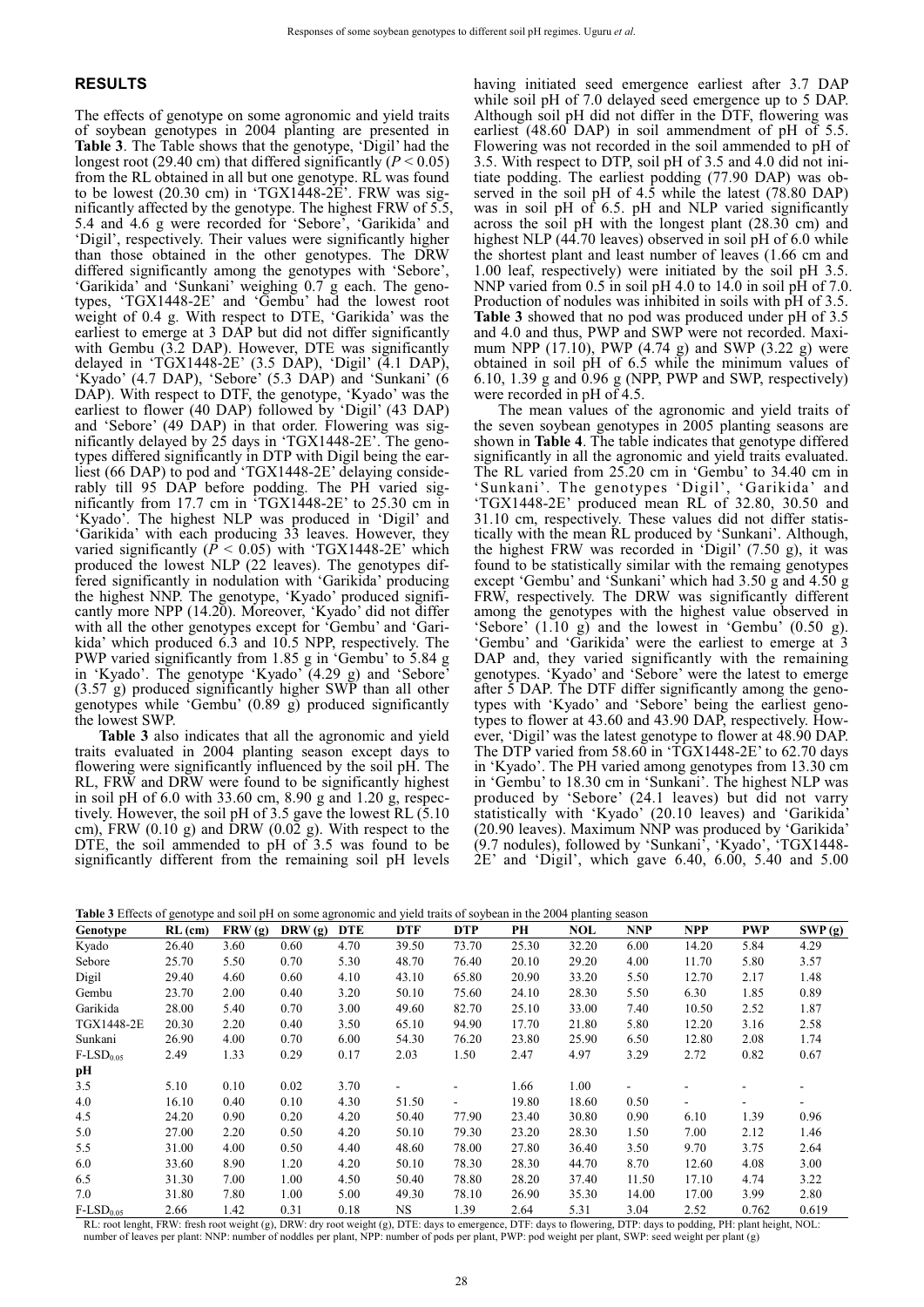| Table 4 Effects of genotype and soil pH on some agronomic and yield traits of soybean in the 2005 planting season. |  |
|--------------------------------------------------------------------------------------------------------------------|--|
|--------------------------------------------------------------------------------------------------------------------|--|

| Cutivar               | $RL$ (cm) | FRW (g) | DRW (g) | <b>DTE</b> | <b>DTF</b> | <b>DTP</b> | PH    | NOL   | <b>NNP</b> | <b>NPP</b> | <b>PWP</b> | SWP(g) |
|-----------------------|-----------|---------|---------|------------|------------|------------|-------|-------|------------|------------|------------|--------|
| Kyado                 | 29.10     | 4.90    | 0.80    | 4.90       | 43.60      | 62.70      | 17.10 | 20.10 | 6.00       | 10.60      | 3.80       | 2.45   |
| Sebore                | 28.70     | 5.40    | 1.00    | 5.00       | 43.90      | 60.30      | 17.90 | 24.10 | 4.00       | 11.30      | 3.80       | 1.79   |
| <b>Digil</b>          | 32.80     | 7.50    | 1.10    | 4.40       | 48.90      | 62.10      | 14.40 | 15.00 | 5.00       | 5.50       | 2.70       | 2.04   |
| Gembu                 | 25.20     | 3.50    | 0.50    | 3.20       | 45.10      | 59.10      | 13.30 | 13.50 | 4.30       | 4.00       | 1.60       | 0.89   |
| Garikida              | 30.50     | 6.40    | 0.60    | 3.20       | 44.70      | 60.50      | 15.50 | 20.90 | 9.70       | 6.80       | 3.20       | 2.46   |
| TGX1448-2E            | 31.10     | 5.60    | 0.80    | 3.90       | 45.80      | 58.60      | 15.40 | 17.60 | 5.40       | 9.50       | 4.80       | 3.90   |
| Sunkani               | 34.40     | 4.50    | 0.80    | 4.40       | 46.80      | 60.50      | 18.30 | 17.50 | 6.40       | 7.30       | 2.80       | 2.06   |
| $F-LSD0.05$           | 5.06      | 2.23    | 0.34    | 0.28       | 0.89       | 3.00       | 2.12  | 4.89  | 4.70       | 4.70       | 0.84       | 0.69   |
| pН                    |           |         |         |            |            |            |       |       |            |            |            |        |
| 3.5                   | 9.30      | 0.40    | 0.05    | 4.80       |            |            | 1.19  | 1.00  |            |            |            |        |
| 4.0                   | 10.50     | 0.50    | 0.20    | 4.40       | 49.00      |            | 21.10 | 12.70 | 0.60       |            |            |        |
| 4.5                   | 16.40     | 1.20    | 0.30    | 4.10       | 47.10      | 60.50      | 13.60 | 10.80 | 1.20       | 3.50       | 1.46       | 0.99   |
| 5.0                   | 29.40     | 2.10    | 0.60    | 4.10       | 45.40      | 60.20      | 15.80 | 16.20 | 0.90       | 5.00       | 2.49       | 1.42   |
| 5.5                   | 37.90     | 6.90    | 1.10    | 4.10       | 44.00      | 59.40      | 20.40 | 23.00 | 2.90       | 6.90       | 2.82       | 1.81   |
| 6.0                   | 45.20     | 8.30    | 1.10    | 4.10       | 42.90      | 61.00      | 21.00 | 26.00 | 7.90       | 7.60       | 3.45       | 2.35   |
| 6.5                   | 48.90     | 11.40   | 1.40    | 4.00       | 43.40      | 61.50      | 21.10 | 26.70 | 11.50      | 12.00      | 4.44       | 3.46   |
| 7.0                   | 44.50     | 12.40   | 1.50    | 4.10       | 43.10      | 60.70      | 22.80 | 29.20 | 13.90      | 12.20      | 4.72       | 3.32   |
| $\text{F-LSD}_{0.05}$ | 5.41      | 2.40    | 0.37    | 0.29       | 0.95       | 2.78       | 2.27  | 5.33  | 4.35       | 4.35       | 0.78       | 0.64   |

RL: root lenght, FRW: fresh root weight (g), DRW: dry root weight (g), DTE: days to emergence, DTF: days to flowering, DTP: days to podding, PH: plant height, NOL: number of leaves per plant, NNP: number of noddles per plant, NPP: number of pods per plant, PWP: pod weight per plant, SWP: seed weight per plant (g)

nodules in that order, respectively while Sebore produced the minimum number of nodules (4.00). The genotype, 'Sebore' recorded the highest NPP (11.30), which did not differ statistically with 'kyado' (10.60), 'Garikida' (6.80), 'TGX1448-2E' (9.50) and 'Sunkani' (7.30) but was found to be statistically different from 'Digil' (5.50 pods) and 'Gembu' (4.00 pods). 'TGX1448-2E' produced the maximum PWP  $(4.80 \text{ g})$  and SWP  $(3.90 \text{ g})$  while 'Gembu' had the minimum PWP and SWP of 1.60 and 0.89 g, respectively.

The effect of soil pH on the agronomic and yield traits in 2005 planting season is presented in **Table 4**. It indicated that soil pH significantly influenced all the agronomic and yield traits evaluated. The soil pH of 6.5 gave significantly highest RL (48.90 cm) which did not varry significantly with that produced under soil pH of 6.0 (45.20 cm) and 7.0  $(44.50)$ . The shortest RL  $(9.30 \text{ cm})$  was produced in soil ammended to pH of 3.5. The FRW (12.40 g) and DRW (1.20 g) were significantly highest in soil pH of 7.0 while soil pH of 3.5 initiated the lowest FRW and DRW of 0.40 g and 0.05 g, respectively. DTE varied significantly across the soil pH levels with genotypes grown in soil pH 6.5 emerging earliest (4.00 DAP). However, DTE obtained at pH of 6.5 was found to be statistically similar with those obtained for soil pH of 4.5 (4.1 DAP) , 5.0 (4.1 DAP), 5.5 (4.1 DAP), 6.5 (4.1 DAP) and 7.0 (4.1 DAP). It took a delay period of 4.80 and 4.4 DAP for the genotypes to emerge in soil pH of 3.5 and 4.0, respectively. Flowering was earliest in soil pH 6.0 (42.90 DAP) and latest in soil pH 4.0 (49.00 DAP). The genotypes did not flower under soil pH of 3.5. With respect to DTP, pod setting did not take place when the soybean genotypes were grown in ammended soils of pH 3.5 and 4.0. Early (59.40 DAP) and late (60.70) pod setting were recorded in soils of pH 5.5 and 7.0, respectively. The PH and NLP had the maximum values (22.8 cm and 29.2 leaves, respectively) in soil pH 7.0 and, lowest values (1.19 cm and 1.00 leaves, respectively) in soil pH 3.5. Nothwithstanding that the highest NNP (13.90) was recorded in soil pH of 7.0, the value was statistically similar with the value  $(11.50)$  obtained when the genotypes were grown at pH of 6.5. However, the soil pH 4.0 gave the lowest NNP while pH 3.5 did not initiate nodule production. The genotype grown in soils of pH 3.5 and 4.0 did not produce pod. The genotypes gave the highest NPP (12.20 pods) and PWP  $(4.72 \text{ g})$  in pH of 7.0. These values were comparable with the values for NNP  $(12.00)$  and PWP  $(4.40 \text{ g})$  recorded in soil pH of 6.5. The lowest NPP (3.50 pods) and PWP (1.46 g) were observed in soil pH 4.5. The SWP was highest in soil pH 6.5 (3.46 g) followed by pH 7.0 (3.32 g) while lowest  $(0.99 \text{ g})$  SWP was observed in pH 4.5.

**Fig. 1** shows the effects of genotype and soil pH inter-

action on some agronomic and yield traits of soybean genotypes in the 2004 and 2005 planting seasons. The genotype and soil pH interaction had significant effect on all the traits evaluated. Generally, the soil pH 3.5 initiated significantly shortest RL among all the genotypes when compared with the values obtained for RL across the remaining soil pH levels. In 2004 planting (**Fig. 1A**), the RL obtained at soil pH between 3.5 and 5.0 in 'TGX1448-2E' and 'Sunkani' differed significantly from those at the other soil pH. On the other hand, RL at soil pH 5.0 to 7.0 in 'Gembu' varied significantly  $(P < 0.05)$  from those at pH 3.5 to 4.5. The genotype, 'Digil' recorded the longest RL of 36.70 cm at soil pH 6.0 whereas 'TGX1448-2E' recorded the shortest RL (4.50 cm) at pH 3.5. In 2005 planting season (**Fig. 1B**), the genotype and soil pH interaction had significant effect on RL. In 'Kyado', RL at pH 4.0 and 4.5 were comparable and differ significantly from RL of genotypes grown at pH 6.0 to 7.0. However, in the genotype 'Sebore' grown at soil pH 4.0 to 5.0 did not vary in RL but were found to have varied significantly with those grown at soil pH 5.5 and 6.0. In 'Digil', variations in RL were not dictected at the ammended soil pH of 3.5 to 5.0. But, the RL increased with increase in the soil pH from 5.5 to 7.0. The genotypes, 'Gembu' and 'TGX1448-2E' grown at pH 3.5 and 4.5 were similar in RL but varied statistically from those grown at pH of 5.0 to 7.0. In 'Garkida', plants grown on pH 3.5 to 4.5 had comparable RL and differed significantly from plants grown at pH 5.5 to 7.0 . Similarly, in Sunkani plants grown on pH 3.5 and 4.0 differed significantly in RL from those grown at pH of 4.5. The genotype, 'Sebore' recorded the longest RL (57.70 cm) at pH 6.5 while 'Kyado' had the shortest RL of 6.30 cm at pH 3.5.

The interaction of genotypes and soil pH on the FRW showed that in 2004 planting, genotypes had less FRW at  $pH < 5.5$  and better FRW at  $pH > 5.5$  (Fig. 2A). The FRW obtained between 3.5 and 5.5 were statistically different from that obtained from soil pH 6.0 to 7.0 in 'Kyado', 'Garikida' and 'Sunkani'. The FRW of 'Sebore' and 'Digil' at soil pH 3.5 to 5.0 were found to differ statistically from the FRW of the other soil pH levels. The genotype x soil pH interactions had significant effect on FRW in all the genotypes in 2005 planting season (**Fig. 2B**). In 'Kyado', plants grown at pH 3.5 to 5.5 were comparable in FRW and differed significantly ( $P < 0.05$ ) from those grown at pH 6.0 to 7.0. However, in 'Sebore', plants grown at pH 3.5 to 5.0 differed significantly in FRW from those grown at soil pH of 6.5 to 7.0 but plants grown on pH 5.5 had comparable FRW with plants on both pH levels. Generally, plants grown at pH 6.5 performed better with highest FRW (18.10 g) recorded on 'TGX1448-2E' while 'Kyado' recorded the lowest FRW  $(0.20 \text{ g})$  at pH 3.5.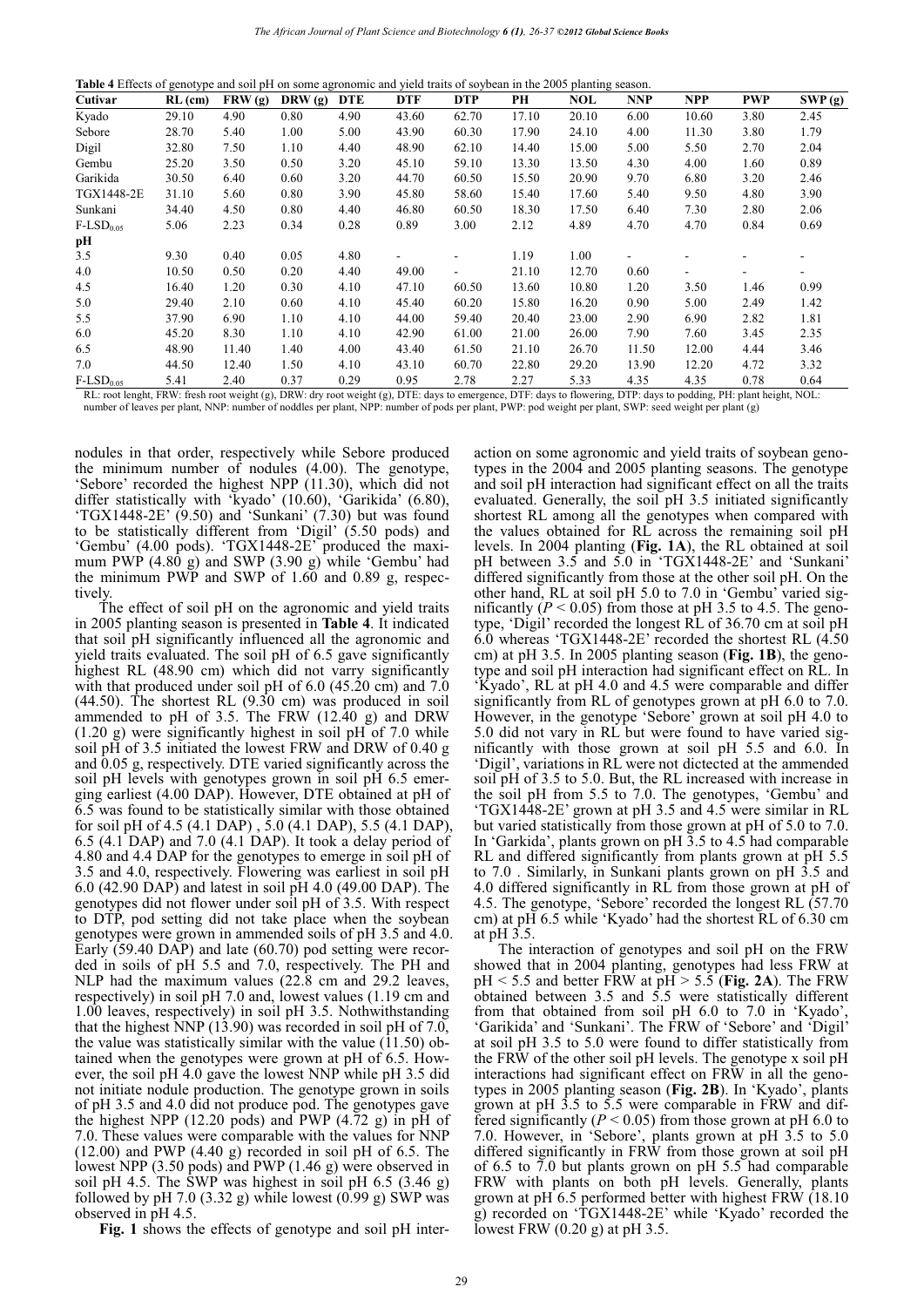

**Fig. 1** Effects of genotypes  $\times$  soil pH on root length (cm) in 2004 (**A**) and 2005 (**B**). Bars indicate the value of LSD<sub>0.05</sub>. **Fig. 2** Effects of genotypes  $\times$  soil pH on fresh root weight (g) in 2004 (A) and 2005 (B). Bars indicate the value of LSD<sub>0.05</sub>. **Fig. 3** Effects of genotypes  $\times$  soil pH on dry root weight (g) in 2004 (A) and 2005 (B). Bars indicate the value of LSD<sub>0.05</sub>.

In the 2004 planting season, the interaction of genotype and soil pH on DRW showed that the soil pH of 3.5 and 4.5 were significantly different from the DRW obtained at pH 6.0 and 6.5 in some of the genotypes (**Fig. 3A**). The 2005 plantings indicated that the genotype  $\times$  soil pH interaction had significant effects on DRW in all the genotypes (**Fig. 3B**). In genotypes, 'Kyado' and 'Garkida' plants grown at pH 3.5 to 5.5 varied significantly in DRW from those grown at pH 3.5 to 7.0. The genotypes, 'TXG1448-2E' and 'Digil' recorded the highest DRW of 2.00g at pH of 6.5 and 7.0, respectively. However, 'Sunkani' gave the lowest DRW  $(0.001 \text{ g})$  at pH 3.5.

**Fig. 4A** indicated that genotype and soil pH interaction had no significant effect on nodulation in virtually all the genotypes except in 'Digil' were nodulation at soil pH 7.0 differed significantly from nodulation across the other pH levels (**Fig. 4A**). However, the genotype 'Digil' recorded the highest number of nodules (18) at soil pH 7.0 while the lowest was obtained in Sebore at the soil pH of 4.0.

The 2005 planting season indicated that genotype and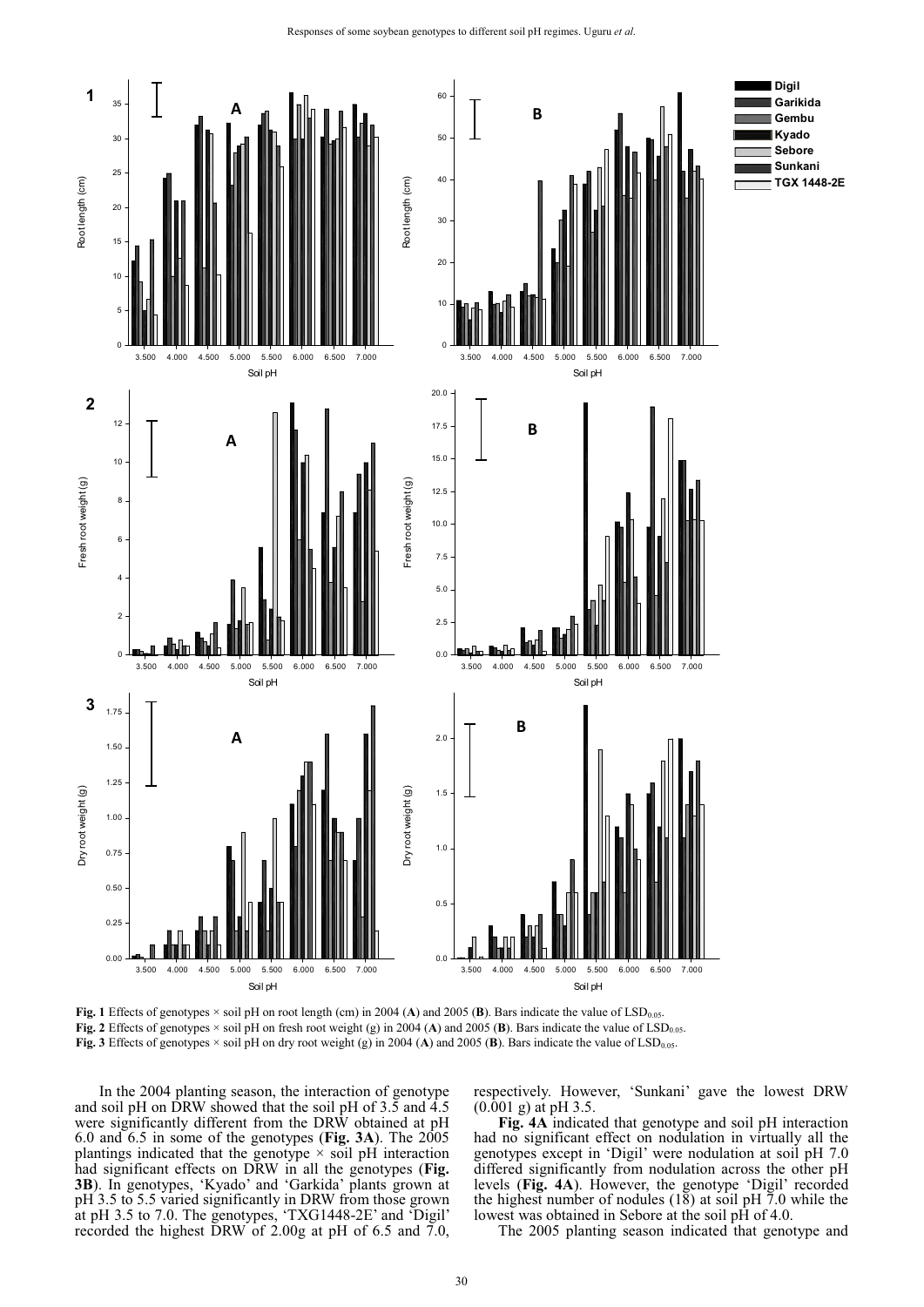

**Fig. 4** Effects of genotypes × soil pH on number of root nodules per plant in 2004 (A) and 2005 (B). Bars indicate the value of LSD<sub>0.05</sub>. **Fig. 5** Effects of genotypes  $\times$  soil pH on number of pods per plant in 2004 (A) and 2005 (B). Bars indicate the value of LSD<sub>0.05</sub>. **Fig. 6** Effects of genotypes  $\times$  soil pH on seed weight per plant (g) in 2004 (A) and 2005 (B). Bars indicate the value of LSD<sub>0.05</sub>.

soil pH interaction had a significant effeccts on nodulation (**Fig. 4B**). The NNP produced by plant grown at pH 4.0 varied significantly from the NNP produced by the plants at pH 6.5 and 7.0. The genotypes recorded higher number of nodules at pH between 6.5 and 7.0. The results indicated that 'Garkida' produced the highest number of nodules at pH of 6.5 (21.7 nodules) and 7.0 (21.3 nodules) whereas the lowest number of noddles was recorded for 'Sebore', 'Digil' and 'Gembu' at pH 4.0.

In the 2004 planting (Fig. 5A), the genotype  $\times$  soil pH interaction had no significant effects on number of pods produced in 'Gembu' but in genotypes such as 'Kyado', 'Sebore' and 'Digil', the number of pods produced at pH 4.5 and 5.0 were comparable and differed significantly from those produced at 5.5 and 7.0. In 'Garikida', the number of pods produced at pH 6.5 and 7.0 were statistically similar but differed from those produced at pH 4.5 to 6.0. On the other hand, the number of pods produced in 'TGX1448-2E' and 'Sunkani' at pH 4.5 and 5.5 were comparable but differed significantly with those produced at pH 6.0 to 7.0. The highest (23.30 pods) and lowest (4.00 pods) NPP were produced by 'Sunkani' at pH of 7.0 and 4.5, respectively.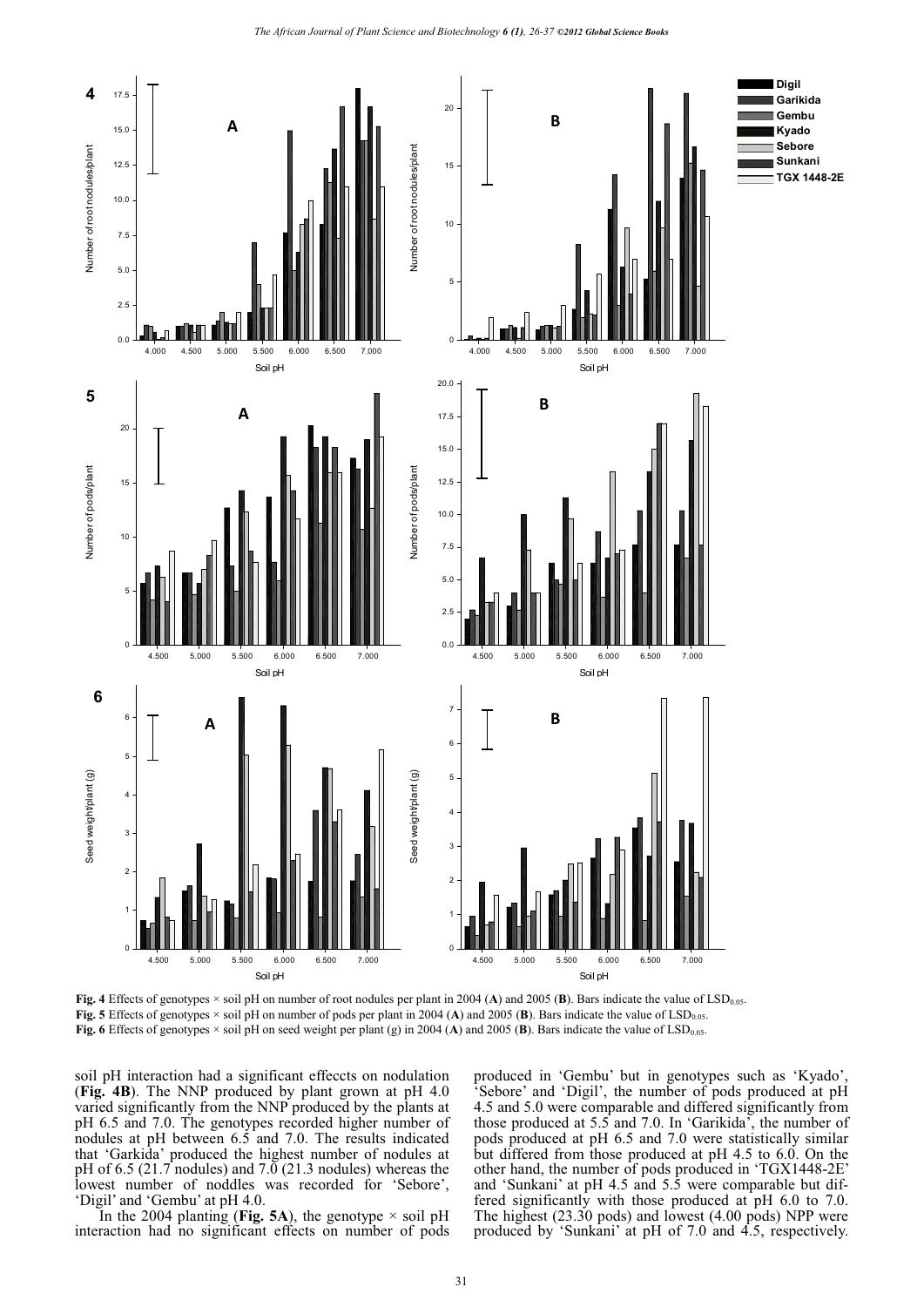The 2005 plantings showed that the genotype and soil pH had no significant effect on NPP in genotypes such as 'Kyado', 'Digil', 'Gembu' and 'Garkida' (**Fig. 5B**). However, the number of pods produced in 'Sebore' and 'TGX1448-2E' at pH 6.5 and 7.0 was high and differed significantly from those produced at pH 4.5 and 5.0. Also, the number of pods produced in Sunkani at pH 6.5 was significantly higher than those produced when grown at pH 4.5 and 5.0. The highest number of pods was recorded for 'Sebore' (19.30 pods) and 'TGX1448-2E' (18.30 pods) at pH 7.0 while the lowest number of pods was recorded in  $\sqrt[3]{2}$  Gembu' (2.30 pods) at pH 4.5.

The interaction between the genotype and soil pH on seed yield showed no significant effect in 'Digil' and 'Gembu' in 2004 planting. **Fig. 6A** also indicated that seed yield in 'Kyado' and 'Sebore' at pH 5.5 to 7.0 were comparable and differ significantly from seed yield at other soil pH levels. Similarly, the seed yield of 'Garkida' and 'Sunkani' at pH 4.5 were comparable with seed yield at pH 5.0 but were different from the seed yield at pH 5.5 to 7.0. The table (**Fig. 6A**) revealed that the highest yield of 6.53g in 'Kyado' was produced at pH 5.5 while the least seed yield (0.54g) was obtained in 'Garkida' at soil pH 4.5. In **Fig. 6B**, there was no significant genotype  $\times$  soil pH interaction



**Figs. 7A-F** Effect of soil pH on root length (**A**), fresh root weight (**B**), number of noddles/plant (**C**), seed weight/plant (**D**), plant height (**E**) and days to flowering (**F**) of soybean genotypes in 2004 and 2005 planting seasons.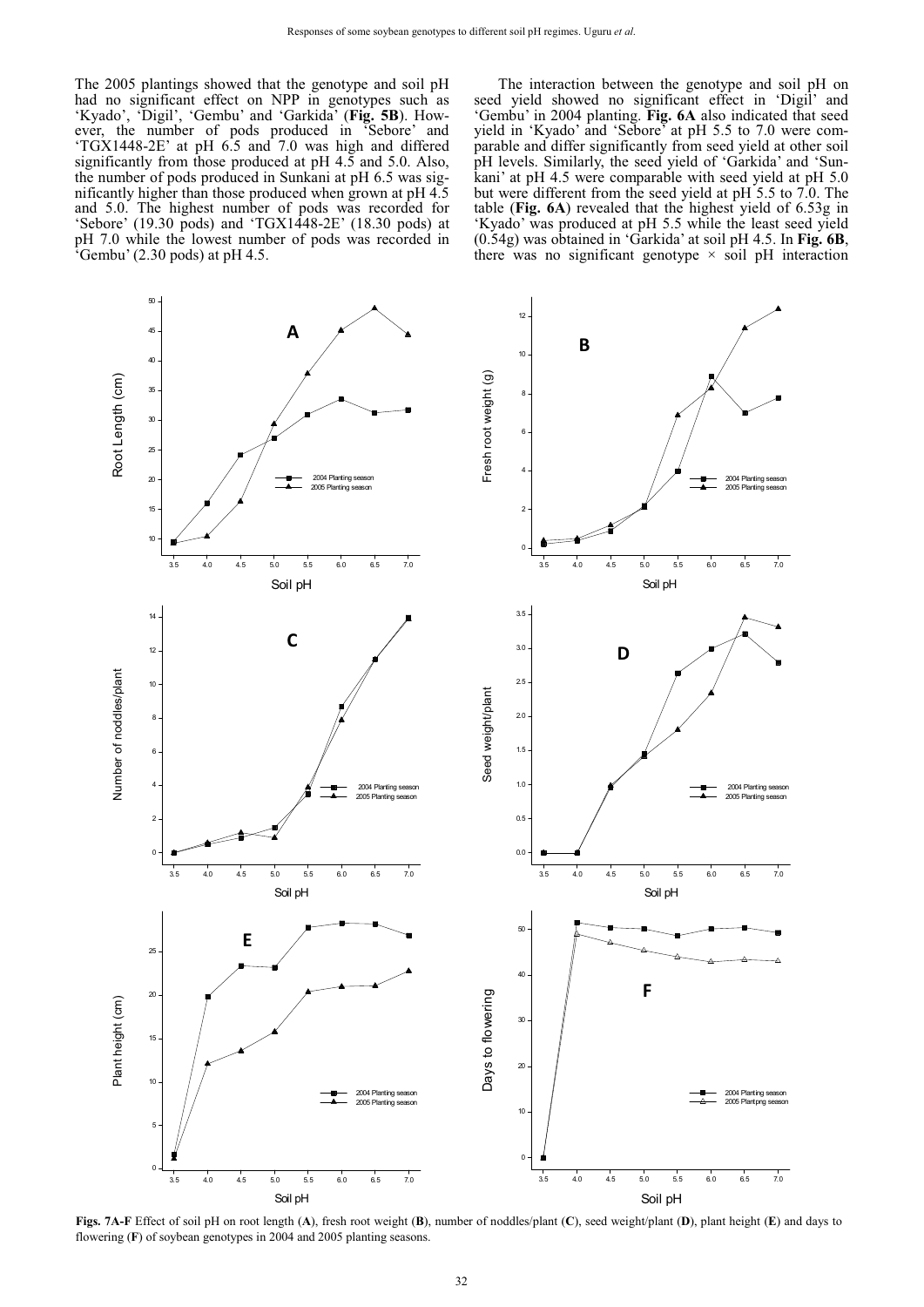effect on the seed yield of 'Gembu', but in 'Kyado' seed yield produced at pH 4.5 was lower and varied significantly from those produced at pH 7.0. Generally, results indicated that the gentypes performed better in terms of seed yield at pH 6.5 and 7.0 and, lower at pH 4.5. The highest seed weight was recorded for 'TGX1448-2E' at pH 6.5 (7.35 g) and  $7.0$   $(7.36 \text{ g})$  while the lowest seed yield  $(0.41 \text{ g})$  was observed in 'Gembu' at pH 4.5.

The differential response of some agronomic and yield traits of soybean genotypes were determined at pH levels of 3.5 to 7.0 in both 2004 and 2005 plantings and, the results are shown in **Fig. 7**. The figures indicated that at both planting seasons, most of the traits were greatly inhibited at pH below 4.0 and, were found to increase progresively with the increase in the soil pH up to 6.0. In **Fig. 7A,** the root growth inhibition was more severe in 2004 than in 2005 plantings. The root growth had a gradual increase with the decrease in the soil acidity (*i.e.,* increase in soil pH) in both planting seasons. It increased simultaneously with the increasing soil pH up to pH of 6.5 and, thereafter there were no significant root growth. The DRW followed the same trend as RL (**Fig. 7A**) except that the DRW response to soil pH got to the pick at pH 6.0 and 7.0 for 2004 and 2005, respectively (**Fig. 7B**).

In **Fig. 7C**, the NNP increased simultaneously with the increase in soil pH levels. The response of NNP to soil pH levels were found to increass gradually between pH of 3.5 and 5.0 but thereafter, increased greatly with the increase in the soil pH in both planting seasons. At soil pH between 3.5 and 4.0, no response was observed in seed weight per plant (**Fig. 7D**). However, SWP increased greatly from pH 4.5 to 7.0 with the highest SWP response observed at pH 7.0 in both plantings. The PH performed less in 2005 plantings when compared with the 2004 planting as shown in **Fig. 7E**. At both plantings, the PH initial response to pH was rapid from 3.5 to 4.0 but thereafter it showed a gradual increase. DTF followed the same trend as PH at the onset. Initially, DTF increased rapidly from pH 3.5 to 4.0 and thereafter, between pH of 4.0 and 7.0, DTF showed a gradual declined at both plantings (**Fig. 7F**).

The PCA of some agronomic and yield traits used to differentiate the seven soybean genotypes on the basis of their level of tolerance to soil acidic conditions during the 2004 and 2005 planting seasons is presented in **Table 5**. In the 2004 planting season, the first three principle components vectors (PC1, PC2, and PC3) accounted for 71.12% of the total variation, and the percentage accounted for by

**Table 5** Principal component analysis eigenvectors PC1, PC2 and PC3 of seven soybean genotypes for root lenght (RL), fresh root weight (FRW), number of noddles per plant (NNP), seed weight per plant (SWP) and their respective soil pH levels (pH levels; 3.5, 4.0, 4.5, 5.0, 5.5, 6.0, 6.5 and 7.0) and the variation accounted for by each eigenvector.

| <b>Parameters</b> |           | <b>Principal component eigenvectors</b> |                 |           |                      |                 |  |  |  |  |  |
|-------------------|-----------|-----------------------------------------|-----------------|-----------|----------------------|-----------------|--|--|--|--|--|
|                   |           | 2004 planting season                    |                 |           | 2005 planting season |                 |  |  |  |  |  |
|                   | PC1       | PC2                                     | PC <sub>3</sub> | PC1       | PC2                  | PC <sub>3</sub> |  |  |  |  |  |
| RL at pH 3.5      | 0.1377    | 0.3286                                  | 0.0122          | 0.1981    | 0.1481               | 0.1018          |  |  |  |  |  |
| RL at pH 4.0      | 0.2607    | 0.1932                                  | $-0.0562$       | 0.2215    | 0.2010               | 0.03901         |  |  |  |  |  |
| RL at pH 4.5      | 0.3348    | $-0.0111$                               | $-0.0054$       | 0.0965    | $-0.0210$            | $-0.1378$       |  |  |  |  |  |
| RL at pH 5.0      | 0.1987    | 0.0587                                  | $-0.3107$       | $-0.1164$ | $-0.2237$            | $-0.0138$       |  |  |  |  |  |
| RL at pH 5.5      | 0.1037    | 0.1333                                  | $-0.0320$       | $-0.2180$ | 0.2930               | 0.0769          |  |  |  |  |  |
| RL at pH 6.0      | $-0.066$  | $-0.0744$                               | $-0.1427$       | $-0.0089$ | 0.1458               | $-0.4011$       |  |  |  |  |  |
| RL at pH 6.5      | 0.0882    | 0.2175                                  | 0.2360          | $-0.0852$ | 0.3181               | 0.1193          |  |  |  |  |  |
| RL at pH 7.0      | 0.0013    | 0.1192                                  | $-0.3495$       | 0.0900    | 0.1935               | $-0.1442$       |  |  |  |  |  |
| FRW at pH 3.5     | 0.1333    | 0.3051                                  | $-0.0883$       | 0.1654    | 0.1809               | 0.2861          |  |  |  |  |  |
| FRW at pH 4.0     | 0.1052    | 0.0597                                  | 0.3146          | 0.0551    | 0.3434               | 0.1699          |  |  |  |  |  |
| FRW at pH 4.5     | 0.1965    | 0.1732                                  | $-0.1042$       | 0.2832    | 0.1298               | $-0.0742$       |  |  |  |  |  |
| FRW at pH 5.0     | 0.2134    | $-0.0434$                               | 0.3180          | $-0.0597$ | 0.1711               | $-0.0710$       |  |  |  |  |  |
| FRW at pH 5.5     | 0.2149    | $-0.2024$                               | 0.0248          | 0.0515    | 0.2131               | 0.0705          |  |  |  |  |  |
| FRW at pH 6.0     | 0.2699    | 0.0064                                  | $-0.0233$       | 0.0814    | 0.1040               | $-0.1865$       |  |  |  |  |  |
| FRW at pH 6.5     | 0.2670    | 0.1858                                  | 0.1862          | $-0.2513$ | 0.2208               | $-0.0650$       |  |  |  |  |  |
| FRW at pH 7.0     | 0.2967    | 0.0190                                  | 0.0106          | 0.0975    | 0.1689               | $-0.3717$       |  |  |  |  |  |
| NNP at pH 4.0     | $-0.1709$ | 0.1275                                  | 0.1998          | $-0.3307$ | 0.0137               | 0.0980          |  |  |  |  |  |
| NNP at pH 4.5     | $-0.2262$ | 0.1953                                  | $-0.1043$       | $-0.2304$ | $-0.1241$            | 0.0091          |  |  |  |  |  |
| NNP at pH 5.0     | $-0.3385$ | $-0.0193$                               | 0.1245          | $-0.2998$ | $-0.0584$            | 0.1340          |  |  |  |  |  |
| NNP at pH 5.5     | $-0.0861$ | 0.1270                                  | 0.3633          | $-0.2192$ | 0.0972               | $-0.2324$       |  |  |  |  |  |
| NNP at pH 6.0     | 0.1147    | 0.1148                                  | 0.3577          | $-0.0351$ | 0.3238               | $-0.1384$       |  |  |  |  |  |
| NNP at pH 6.5     | $-0.0257$ | 0.1697                                  | $-0.0248$       | $-0.0092$ | 0.0552               | $-0.3070$       |  |  |  |  |  |
| NNP at pH 7.0     | 0.0461    | 0.2171                                  | $-0.2531$       | 0.0246    | $-0.0941$            | $-0.3814$       |  |  |  |  |  |
| SWP at 4.5        | 0.1597    | $-0.3027$                               | $-0.0599$       | $-0.2656$ | $-0.0942$            | $-0.1574$       |  |  |  |  |  |
| SWP at 5.0        | 0.1529    | $-0.1431$                               | $-0.0410$       | $-0.1776$ | $-0.1016$            | $-0.2290$       |  |  |  |  |  |
| SWP at 5.5        | 0.1284    | $-0.2984$                               | $-0.0645$       | $-0.2466$ | 0.1580               | 0.1223          |  |  |  |  |  |
| SWP at 6.0        | 0.1621    | $-0.2875$                               | $-0.0559$       | $-0.0843$ | 0.2753               | $-0.1311$       |  |  |  |  |  |
| SWP at 6.5        | 0.1794    | $-0.2185$                               | 0.1500          | $-0.2531$ | 0.2112               | 0.1179          |  |  |  |  |  |
| SWP at 7.0        | $-0.0720$ | $-0.265$                                | 0.1426          | $-0.3058$ | 0.0381               | $-0.0006$       |  |  |  |  |  |
| Eigenvector sum   | 2.78      | 0.89                                    | 0.72            | $-1.83$   | 3.29                 | $-1.70$         |  |  |  |  |  |
| % Variation       | 26.65     | 25.58                                   | 18.89           | 29.37     | 22.64                | 17.27           |  |  |  |  |  |

**Table 6** Classification of seven soybean genotypes based on the scores of first two principal components (PC1 and PC2).

|                                  |                                          | 2004 planting season                        |                                      | 2005 planting season      |                                          |                                             |                                      |  |  |
|----------------------------------|------------------------------------------|---------------------------------------------|--------------------------------------|---------------------------|------------------------------------------|---------------------------------------------|--------------------------------------|--|--|
| <b>Tolerant</b><br>$(+PC1,+PC2)$ | Moderately<br>tolerant<br>$(+PC1, -PC2)$ | Moderately<br>susceptible<br>$(-PC1, +PC2)$ | <b>Susceptible</b><br>$(-PC1, -PC2)$ | Tolerant<br>$(+PC1,+PC2)$ | Moderately<br>tolerant<br>$(+PC1, -PC2)$ | Moderately<br>susceptible<br>$(-PC1, +PC2)$ | <b>Susceptible</b><br>$(-PC1, -PC2)$ |  |  |
| Digil                            | Kvado                                    | Gembu                                       | TGX1448-2E (-                        | Sebore                    | Gembu                                    | Garikida                                    | Kvado                                |  |  |
| $(+1.36,+1.45)$                  | $(+1.01, -2.37)$                         | $(-3.94, +1.29)$                            | $4.02, -1.93$                        | $(+0.79, +2.24)$          | $(+2.65, -3.75)$                         | $(-0.78, +2.03)$                            | $(-1.34, -2.82)$                     |  |  |
| Garikida                         | Sebore                                   |                                             |                                      | Digil                     | Sunkani                                  | <i>TGX1448-2E</i>                           |                                      |  |  |
| $(+1.99, +2.84)$                 | $(2.64, -3.99)$                          |                                             |                                      | $(+2.58, +2.82)$          | $(+1.71, -0.57)$                         | $(-5.61, +0.06)$                            |                                      |  |  |
| Sunkani                          |                                          |                                             |                                      |                           |                                          |                                             |                                      |  |  |
| $(+0.96, +2.72)$                 |                                          |                                             |                                      |                           |                                          |                                             |                                      |  |  |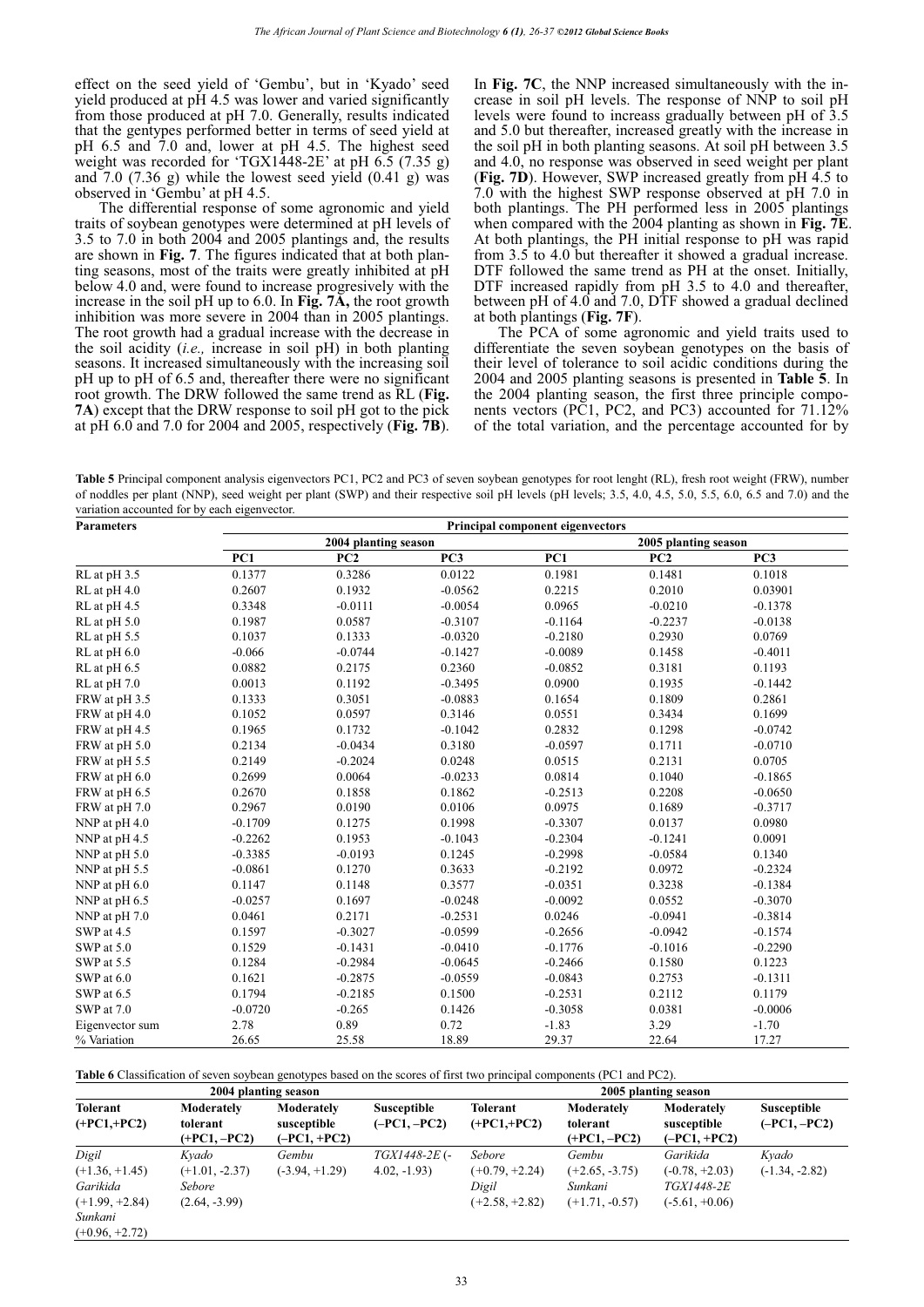

**Fig. 8** First and second principal component scores (PC1 and PC2) for the identification of soybean genotypes response to soil pH in 2004 planting season.

**Fig. 9** First and second principal component scores (PC1 and PC2) for the identification of soybean genotypes response to soil pH in 2005 planting season.

PC1 and PC2 was 52.23% (**Table 5**). PC1 loaded highly for RL at pH 4.5 (0.3348) and NNP at pH 5.0 (-0.3385) while PC2 had high loadings for RL at pH 3.5 (0.3286), FRW at pH 3.5 (0.3051), SWP at 4.5 (-0.3027) and SWP at 5.5 (- 0.2984). The PC3 recorded high negative loadings for FRW at pH 7.0 (-0.3717) and NNP at pH 7.0 (-0.3814). The genotypes were classified into four distinct groups based on the scores of PC1 and PC2 (**Fig. 8; Table 6**): (i) genotypes 'Digil', 'Garikida' and 'Sunkani', with positive PC1 and PC2 scores, were classified as tolerant to low soil pH; (ii) genotypes 'Kyado' and 'Sebore', with +PC1 and –PC2, were classified as moderately tolerant; (iii) genotype 'Gembu', with –PC1 and +PC2, were classified as moderately susceptible; and (iv) genotype 'TGX1448-2E', with negative PC1 and PC2, were classified as susceptible. In 2005 planting season, the first three principal component vectors (PC1, PC2 and PC3) accounted for 69.28% of the total variation (**Table 5**). The PC1, PC2 and PC3 accounted for 29.37, 22.64 and 17.27% of the total percentage variation, respectively. The PC1 eigenvector had high negative loadings (-0.058) for paremrter, NNP at pH 4.0. The genotypes with higher and lower number of nodules at pH 4.0 were placed on the right and left of the plot, respectively

(**Fig. 9**). The PC2 had high positive loadings for RL at pH  $6.5$  (0.3181), FRW at pH 4.0 (0.3434) and NNP at pH 6.0 (0.3238). The paremeters, FRW and NNP at pH 7.0 loaded highest in the PC3. The genotypes were also divided into four groups based on the scores of the first two principal components, which represents their level of tolerance to low soil acid conditions (**Fig. 2; Table 6**): Group I as tolerant genotypes, 'Sebore' and 'Digil', with positive PC1 and PC2 scores; Group II as moderately tolerant genotypes, 'Gembu' and 'Sunkani', with +PC1 and –PC2; Group III as moderately susceptible genotypes, 'TGX1448-2E' and 'Garikida', with  $-$  PC1 and  $+$ PC2; and Group IV as susceptible genotype, 'Kyado', with negative PC1 and PC2.

#### **DISCUSSION**

The present study examines the variation among some soybean genotypes cultivated in South-Eastern, Nigeria for their suitability to become potential candidates in offering best possible yields under acid stress soil conditions. We found substantial variation among the genotypes in most of the agronomic and yield traits evaluated at both planting seasons, indicating the existence of genotypic variation which could be positively utilized in breeding for acid tolerance for low input agriculture. Genotypic differences in different soil pH levels have been reported in crops like; pearl millet, *Pennisetum glaucum* (Flores *et al*. 1991), lucerne (*Alfalfa*), *Medicago sativa* (Zhang 2006) and wheat, *Triticum* spp. (Foy 1996; Yang *et al.* 2011). In acid soils, Little (1988) reported that plant species differ in their Al tolerance; some are inherently more tolerant than others; for example, cassava (*Manihot esculenta* Crantz), cowpea (*Vigna unguiculata* L. Walp), groundnut (*Arachis hypogea*), pigeon pea (*Cajanus cajan* L. Millsp.), potato (*Solanum tuberosum*), rice (*Oryza sativa* L.), and rye (*Secale cereale*  L.). A substantial genotypic variation in acidity tolerance was found among wheat genotypes, with the root length per plant at pH 3.9 ranging from 66 to > 350 mm (Tang *et al*. 2003). Thus, our results clearly demonstrated that the soybean genotypes varied considerably in their agronomic and yield traits, irrespective of the pH levels in the soil.

The response of soybean genotypes to different soil pH levels in terms of root growth, agronomic and yield traits were observed to be significant at both 2004 and 2005 planting seasons. Indeed, it showed that variation existed across the soil pH levels evaluted, as it has been previously reported for cowpea (Ezeh *et al.* 2007), maize (Mariano and Keltjens 2004) and soybean (Munns and Fox 1977; Bushamuka and Zobel 1998). This showed that soil pH had a strong impact on the soybean root growth, agronomic and yield traits. Also, results indicated that genotypes growned at an increasing soil pH from 5.5 to 7.0 resulted in significant increase in all the traits considered. Fox *et al*. (1985) in Hawaii assessed the growth response of Jumby bean, *L. lucocephala* to varying range of soil pH from < 5  $to$  > 7 and, found that yield increased with increasing soil pH until above pH 7.0. The simultaneous increase in the overall agronomic yield of soybean with the increase in soil pH from 5.5 to 7.0 could be attributed to an increasing nutrient (Ca, P and K) uptake which are readily available under such soil pH conditions. Tisdale *et al.* (1993) and Costello *et al.* (2003) reported that essential nutrient elements are readily available for plant use at soil pH between 5.5 and 7.0. Moreover, Franzen (1999) and Hans (2010) opined that soybeans grow best in slightly acid soil but can tolerate a wide range of soil pH between 5.8 and 7.0.

The genotypes showed poor agronomic and yield performance as the soil pH decreased from 5.5 to 3.5 indicating that the genotypes are sensitive to acidic soil conditions. Increase in soil acidity was observed to have a deleterious effect on the root growth and the overall growth and development of the soybean genotypes. The result agrees with the reports of Reddy and Dunn (1987), Taylor (1988), Mossor-Pietraszewska (2003) and Duressa *et al*. (2011) that high levels of soil acidity can reduce root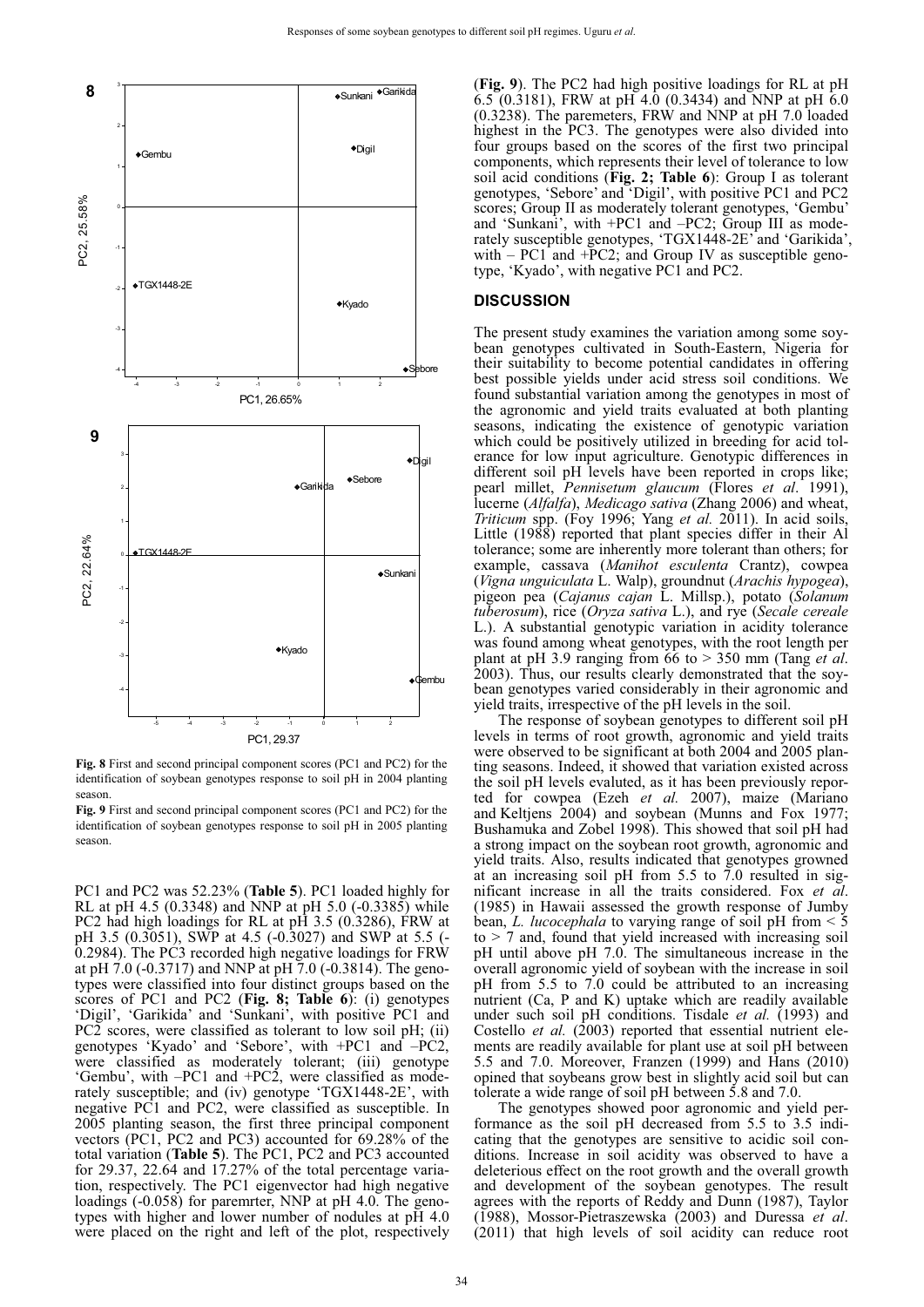growth, reduce nutrient availability to plant, affect crop protectant activity and thus, would result in poor plant growth and reduction in the agronomic yield. As pH decreases calcium, magnesium, phosphorus and copper become less available for plant. Reed (1996), Preece and Read (2005) and Brady and Weil (2008) have shown that calcium, magnesium, phosphorus and copper are needed in large quantities in the development of the plants. The observed negative effect of low pH on the soybean could also be linked to the Al and Mn toxicities. These elements are found to be highly soluble under acid soil conditions and, their solubility increases with the increase in the soil acidity. According to Kochian *et al.* (2004), the limiting factors for plant growth in acid soils include the toxic levels of aluminum (Al), manganese, and iron (Fe), as well as deficiencies of some essential elements, such as phosphorus (P), nitrogen, potassium (K), calcium (Ca), magnesium, and some micronutrients. They further stated that Al toxicity, Mn toxicity and P deficiency are the most important due to their ubiquitous existence and overwhelming impact on plant growth. Zeigler *et al.* (1995) and Eswaran *et al*. (1997) reported that acidic soils characterised by low pH and excess of aluminium and manganese hamper crop production in the tropical and sub tropical areas. The aluminum toxicity affects the plant roots growing in the acid soil by disrupting the metabolically active cells at the root apex (Ryan *et al*. 1993; Sivaguru and Horst 1998; Ryan *et al*. 2005) which would result in the inhibition of root elongation (Ciamporová 2002). The phytotoxic levels of Al in the soil solution is expected when soil pH is  $< 5.0$  to 5.5 (Adams 1981). Studies have also shown that at low soil pH, phosporus and some essential micronutrients which are needed by the plant for its proper growth and development are found to be less available at  $pH < 5.5$  (Kamprath 1984; Foy 1992; Kochian *et al*. 2004; Akinrinde *et al*. 2005).

Genotypes responded diffrently on the root growth across all the soil pH levels in both 2004 and 2005 planting seasons. It demostrates strong influence of soil pH on each of the genotypes. The results showed that differences in acidity tolerance exist among the soybean genotypes and thus, would be efficiently exploited by the soybean breeders to develop acid tolerant and high yielding genotypes. Munns and Fox (1977) and Bushamuka and Zobel (1998) validated this results by reporting that the root growth of soybean genotypes responded differently to acid sub soils. The genotypes initiated poor root growth at soil pH<5.5 suggesting that acid soils inhibits root growth. Hecht-Buchhololz *et al*. (1990) had observed reductuion of tap root elongation and development of stubby lateral roots with swollen root tips in acidic soil. In acid soils, Al and Mn concentration is high and have been reported to have an inhibitory effects on the root growth (Jayasundra *et al.* 1998; Reynolds *et al.* 2001) and crop performance (Ezeh *et al.* 2007). Fageria (1985) observed differential responses in root growth among the rice genotypes to different levels of Al<sup>3+</sup> while Delhaize *et al.* (1991) reported significant inhibitory effect of  $Al^{3+}$  on root growth in wheat genotypes. Suthipradit *et al*. (1990) observed that the tap root elongation of soybean and cowpea was decreased remarkedly with increasing total Al concentration in solution. Under acidic soil conditions, active, phytotoxic forms of Al are released to the soil solution to levels that can inhibit root growth and damage roots (Delhaize *et al*. 1993).

In 2005 planting, seed emergence was significantly delayed at pH 3.5 and 4.0 due to inhibitory effect of  $Al^{3+}$  on the seed germination.  $Al^{3+}$  is readly avalaible in acid soils. Alamgir and Akhter (2009) reported that  $Al^{3+}$  affects seed germination of different varieties of wheat (*Triticum aestivum* L.), and the inhibitory effect increased with the increase in  $Al^{3+}$  concentration. It has been reported that  $Al^{3+}$  at different concentrations showed differential inhibitory effect on seed germination of white spruce, *Picea glauca* (Nosko *et al.* 1988), pigeon pea, *Cajanus cajan* (L.) Millsp (Narayanan and Syamala 1989) and wheat, *Triticum aestivum* L. (Lima and Copeland 1990). The PH increased with

increasing soil pH. The lowest PH values were observed among the genotypes at soil pH of 3.5 whereas the tallest genotypes were obtained at soil pH of 6.5 and 7.0 at both planting seasons. This results indicates that soil acidity caused severe reduction in plant stature; as a result, PH was less than 3 cm at both 2004 and 2004 plantings. This agrees with the report of Leinonen (1996) that low soil pH causes stunting growth in plant. In this study, nodules were not observed at pH 3.5 and pH 4.0. The failure to nodulate among the soybean genotypes at the soil pH of 3.5 and 4.0 could be attributed to low number of rhizobia and probably failure of the rhizobia to attach and infect the root hairs. Soil acidity as reported by Graham (1998) can limit growth and persistence of rhizobia, the nitrogen fixing bacteria. Evans *et al.* (1988) compared rhizobium trifolii and root nodulation in acid and limed soils and observed that increasing the soil pH increased both the rate at which *Rhizobium trifolii* colonized soil and the frequency of nodules/g root (NF). Thus, numbers of *R. trifolii* were greater in lime soil when compared to the acidic soil. Therefore, the observed reduction in the number of nodules under acid stressed soil conditions could be linked to the inhibitory effects of  $Al^{3+}$  on the nodule formation. Wood *et al.* (1984) studied the effects of aluminium on the *Trifolium repens* var Huia-*Rhizobium trifolii* strain HP3 symbiosis and found out that  $Al^{3+}$  reduced or inhibited root elongation at  $pH \le 5.0$ and, the *Rhizobium* multiplication in the rhizosphere and nodule formation were also inhibited at  $pH < 6.0$ .

The agronomic and yield traits of all the genotypes were severely reduced under acid stressed conditions and, this was supported by Elrashidi *et al.* (1997) and Beegle and Lingenfelter (1995) who reported that low soil pH  $(< 5.5)$ inhibit in root growth and other agronomic yield characters due to the negative impact of AL, Mn and Fe on plant growth and development. A study carried out by Dai *et al*. (2011) revealed that at pH of 4.3, germination ratio, plant height, root length, and plant dry weight of some Tibetan wild barley genotypes were severely reduced as compared to when the plants were grown at pH 6.0. Moreover, all the seven genotypes had defined soil pH optima, below the point of which growth and seed yield were remarkedly reduced. Based on these, characterization and identification of the soybean genotypes for acid tolerant become very partinent so as to generate soybean genotypes that may be introduced into the breeding programmes for acid tolerant. PCA is perhaps the most useful statistical tool for screening multivariate data with significantly high correlations (Johnson 1998). In this study, PCA was adopted to identify parameters that best differentiated cultivars for acid tolerance using the derived eigenvectors and, would help to assess the grouping patterns caused by the discriminating variables. Recently, PCA has been applied as a tool for tolerance evaluation in crops like cotton, *Gossypium* spp. (Kakani *et al.* 2005; Liu *et al.* 2006), *Capsicum* species (Reddy and Kakani 2007) and groundnut, *Arachis hypogaea* L. (Kakani *et al*. 2002). Our findings revealed that the first three principal components explained 71.12 % of the total variability in response to soil pH in the 2004 planting season. Thus, the magnitude of variation observed was high enough for the index evaluation of the soybean genotypes for acid tolerance using their respective principal component scores. The cluster analysis applied to the principal components divided the cultivars into four distinct groups (**Fig. 4; Table 5**). The PC1 eigenvector variable for the RL at pH 4.5 has high positive loadings, while variables NNP at pH 5.0 and NNP at pH 4.5 have high negative loadings. In the 2005 planting, the first three principal components accounted for 69.28% of the total variation. The first component explaining 29.37% of variance is positively and negatively correlated with FRW at pH 4.5 and NNP at pH 4.0, respectively. In the 2005 planting, the PC1 classified and distinguished the score of the genotypes on the basis of their root length, fresh root and number of pods at soil pH of 4.0 and 4.5. The second principal component explaining 22.64% of total variance is highly positively correlated with FRW at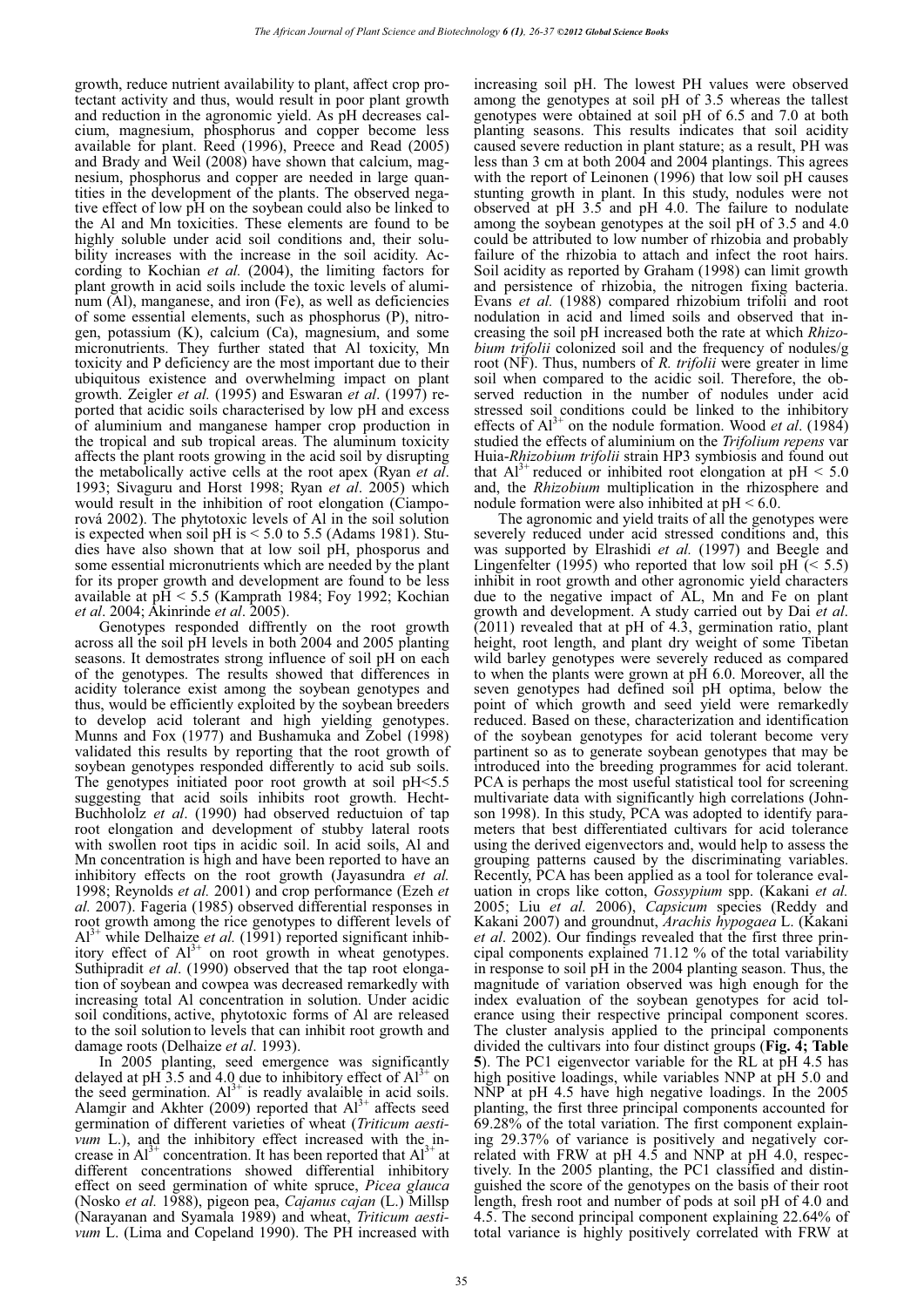pH 4.0 thus explains contrast among the genotypes based on their response at soil pH 4.0, while the third component which explains only  $17.27\%$  of total variance is negatively correlated with FRW at pH 7.0 and NNP at pH 7.0. These results indicated that in PC1 vectors, genotypes high values of rootlength at pH 4.5 and high number of pods at pH 4.5 and 5.0 do not necessarily performed best with respect to above traits. But, they were found to perform best in the root growth parameters and number of pods per plant at pH 4.5 and 5.0. Thus, genotype tolerance to acid stressed soil conditions results from higher root vigour and improved seed yield under the acid condition. These results are important because presumably genotypes that had vigorous root growth and higher number of pods at the soil  $pH < 5.0$ , would have a greater ability to grow in acid soils. Jayasundra *et al.* (1998) reported that  $\bar{A}^{3+}$  stress in acid soils inhibits plant root growth. Moreover, tolerance in plant refers to the ability of the plant to produce a high yield in a soil that has deficiency or toxicity of a particular element compared to a standard plants (Graham 1984). The results showed that genotypes that had higher root length and number of pods maintained higher seed yield at pH moderatly lower pH compared with those that had lower root length and number of pods. This result agrees with earlier report of Macuha and Rychtarik (1999) that length and weight of roots were the best criterion for selecting  $Al^{3+}$  tolerant wheat varieties. Acid tolerant varieties of wheat have been reported to exhibit a higher rate of root growth activities under acid stressed conditions (Alamgir and Akhter 2009).

The soybean genotypes were classed as tolerant, moderately tolerant, moderately susceptible and Susceptible . Genotypes with  $PC1 < -1$  and  $PC2 < 1$  were classified as tolerant, those with PC1 value of  $-1$  to  $+1$  and PC2  $> 1$  as intermediate, and the susceptible genotypes were those with  $PC1 > +1$  and  $PC2 > 1$ . Genotypes with a negative PC1 and PC2 score  $(< 1)$  all had high maximum performance for RL at pH 4.5, NNP at pH 5.0, RL at pH 3.5, FRW at pH 3.5, SWP at 4.5 and SWP at 5.5 in 2004 planting and, NNP at pH 4.0, FRW at pH 4.0, FRW at pH 4.5 and NNP at pH 6.0 in 2005 planting, which should contribute to greater low soil pH tolerance. Thus, 'Digil', 'Garikida' and 'Sunkani' are acid-tolerant genotypes while 'TGX1448-2E' acid-susceptible during 2004 planting. In 2005 planting, 'Sebore' and 'Digil' are tolerant to low soil pH while 'Kyado' is susceptible. Under low soil pH conditions, the soybean root growth and agronomic traits did not perform well. This means that the acid tolerant genotypes did not only show good root growth but also performed well in the agronomic traits under the acid stress conditions. This result showed that genotypes with good root growth and high number of pods were selected. Kuswantoro *et al*. (2010) reported that acid soil effects showed different root growth responses, where the tolerant genotypes had higher root length, and susceptible genotypes had suppression on root growth. Root length in response to Al stress in acid affected soils has been used to assess Al tolerance of sorghum genotypes (Furlani and Clark 1981; Ohki 1987), wheat (Kerridge *et al*. 1971), soybean (Hanson and Kamprath 1979), rice (Sivaguru and Paliwal 1994) and many other temperate legumes (Blamey *et al*. 1990); Edmeades *et al*. 1991; Mackay *et al*. 1991).

Waines and Ehdaie (2010) and Abera (2009) Ethiopian established a high positive correlation between root length and number of nudules under acid stressed conditions in wheat (*Triticum* spp.) and barley (*Hordeum vulgare* L.), respectively. This suggests that root length and number of nodules could be useful tools for testing genotype tolerance to soil acidity. The ability of plants to produce roots profusely and produce higher number of nodules under acid soil conditions ( $pH < 5.5$ ) could be used as a tool to identify highacid tolerance in soybean genotypes. These results are important because genotypes that grew vigorously in acid stressed conditions or have larger root systems would have greater mining power for nutrients and this could translate to higher yield in acid soils. Large root systems are known

to have a greater capacity for absorbing water and minerals, as they are able to explore a larger rhizosphere (Lynch 1995; Osmont *et al*. 2007), resulting to to higher seed yield. However, genotypes with low root vigor at soil  $pH < 5.5$ would be less able to explore the soil, possess a consequently smaller area for absorbing water and minerals, a smaller capacity for growth, and increased sensitivity to acid soils. The higher root growth and yield at low pH levels were due to higher essential mineral uptake. Therefore, the ability of soybean genotypes to perform well under acid stressed conditions could be effectively utilized as a parameter for selecting acid tolerance soybean genotypes which can be utilized in future breeding programmes.

#### **REFERENCES**

- **Abera KT** (2009) Agronomic evaluation of Ethiopian barley, (*Hordeum vulgare*  L*.*) lanrace populations under drought stress conditions in low rainfall areas of Ethiopia. MSc thesis, Swidish Biodiversity Center, 44 pp
- **Akinrinde EA, Iroh L, Obigbesan G, Hilger T, Romheld V, Neuman G** (2004) Tolerance to soil acidity in cowpea genotypes as differentially affected by phosphorus nutritional status. Paper presented at *Annual Conference of Deutshe Gesellschaft fuer Pflanzenernahrung*, Goettigen, 1-3 Sept. 2004 and International congress Rhisosphere 2004-Perspectives and challenges-A tribute to Lorenz Hiltner, Munich, Germany, Sept. pp 12-17
- **Alam SM** (1981) Influence of aluminum on plant growth and mineral nutrition of barley. *Communications in Soil Science and Plant Analysis* **12**, 121-138
- **Alamgir ANM, Sufia A** (2009) Effects of aluminium  $(A<sup>3+</sup>)$  on seed germination and seedling growth of wheat (*Triticum aestivum* L.). *Bangladesh Journal of Botany* **38 (1)**, 1-6
- **Alghamdi SS** (2004) Yield stability of some soybean genotypes across diverse environments. *Pakistan Journal of Biological Sciences* **7 (12)**, 2109-2114
- **Beegle DB, Lingenfelter DD** (1995) *Soil Acidity and Aglime: Agronomy Facts 3*, Cooperative Extension, Pennsylvania State University, RV5M995ps1508
- **Blamey FPC, Edmeades DC, Wheeler DM** (1990) Role of root cation-exchange capacity in differential aluminium tolerance of *Lotus* species, *Journal of Plant Nutrition* **13**, 729-744
- **Blamey FPC, Wheeler DM, Christie RA, Edmeades DC** (1990) Variation in aluminium tolerance among and within *Lotus* lines. *Journal of Plant Nutrition* **13**, 745-756
- **Bolan NS, Adriano DC, Curtin D** (2003) Soil acidification and liming interactions with nutrient and heavy metal transformation and bioavailability. *Advances in Agronomy* **78**, 215-272
- **Bona L, Carver BF, Wright RJ, Baliger VC** (1994) Aluminum tolerance of segregation wheat population in acid soils and nutrient solutions comm. *Communications in Soil Science and Plant Analysis* **25**, 327-339
- **Brady NC, Weil RR** (2008) The Nature and Properties of Soils (14<sup>th</sup> Edn), Prentice Hall, Upper Saddle River, New Jersey, 975 pp
- **Calba H, Jaillard B** (1997) Effect of aluminium on ion uptake and  $H^+$  release by maize. *New Phytologist* **137**, 607-616
- **Chen YZ, Qiu LJ** (2005) Developmental strategy and present situation of popularizing and apply quality soybean variety. *Soybean Bulletin* **4**, 1-5 (in Chinese)
- **Ciamporová M** (2002) Morphological and structural responses of plant roots to aluminium at organ. *Plant Biology* **45**, 161-171
- **Costello LR, Perry EJ, Matheny NP, Henry JM, Geisel PM** (2003) *Abiotic Disorders of Landscape Plants: A Diagnostic Guide*, University of California Agriculture and Natural Resources Publication 3420, Oakland, CA, 242 pp
- **Dai H, Shan W, Zhao J, Zhang G, Li C, Wu F** (2011) Difference in response to aluminum stress among Tibetan wild barley genotypes. *Journal of Plant Nutrition and Soil Science* **174**, 952-960
- **Delhaize E, Ryan PR, Hebb DM, Yamamoto Y, Sasaki T, Matsumoto H** (2004) Engineering high-level aluminum tolerance in barley with the *ALMT1*  gene. *Proceedings of the National Academy of Sciences USA* **101**, 15249- 15254
- **Delhaize E, Higgins TJU, Randall PJ** (1991) Aluminium tolerance in wheat: analysis of polypeptides in the root apices of tolerant and sensitive genotypes. In: Wright RJ, Baligar VC, Murrman RP (Eds) *Plant Soil Interactions at Low pH. Proceedings of the Second International Symposium on Soil Interactions at Low pH*, June 24-29, 1990, Beckley, WV. Kluwer Academic Publishers, Dordrecht, The Netherlands, pp 1071-1079
- **Duressa D, Soliman K, Taylor R, Senwo Z** (2011) Proteomic analysis of soybean roots under aluminum stress. *International Journal of Plant Genomics* Article ID 282531, 12 pp
- **Edmeades DC, Blamey FPC, Asher CJ, Edwards DG** (1991) Effects of pH and aluminium on the growth of temperate pasture species. I. Temperate grasses and legumes supplied with inorganic nitrogen. *Australian Journal of Agricultural Research* **42**, 559-569
- **Edmond J, Senn T, Andrews F, Halfacre R** (1975) *Fundamentals of Horticulture*, McGraw-Hill, New York, 148 pp
- **Elrashidi M, Persaud N, Baligar VC** (1997) Effect of fluoride and phosphate on yield and mineral composition of barley grown on three soils. Agricultural